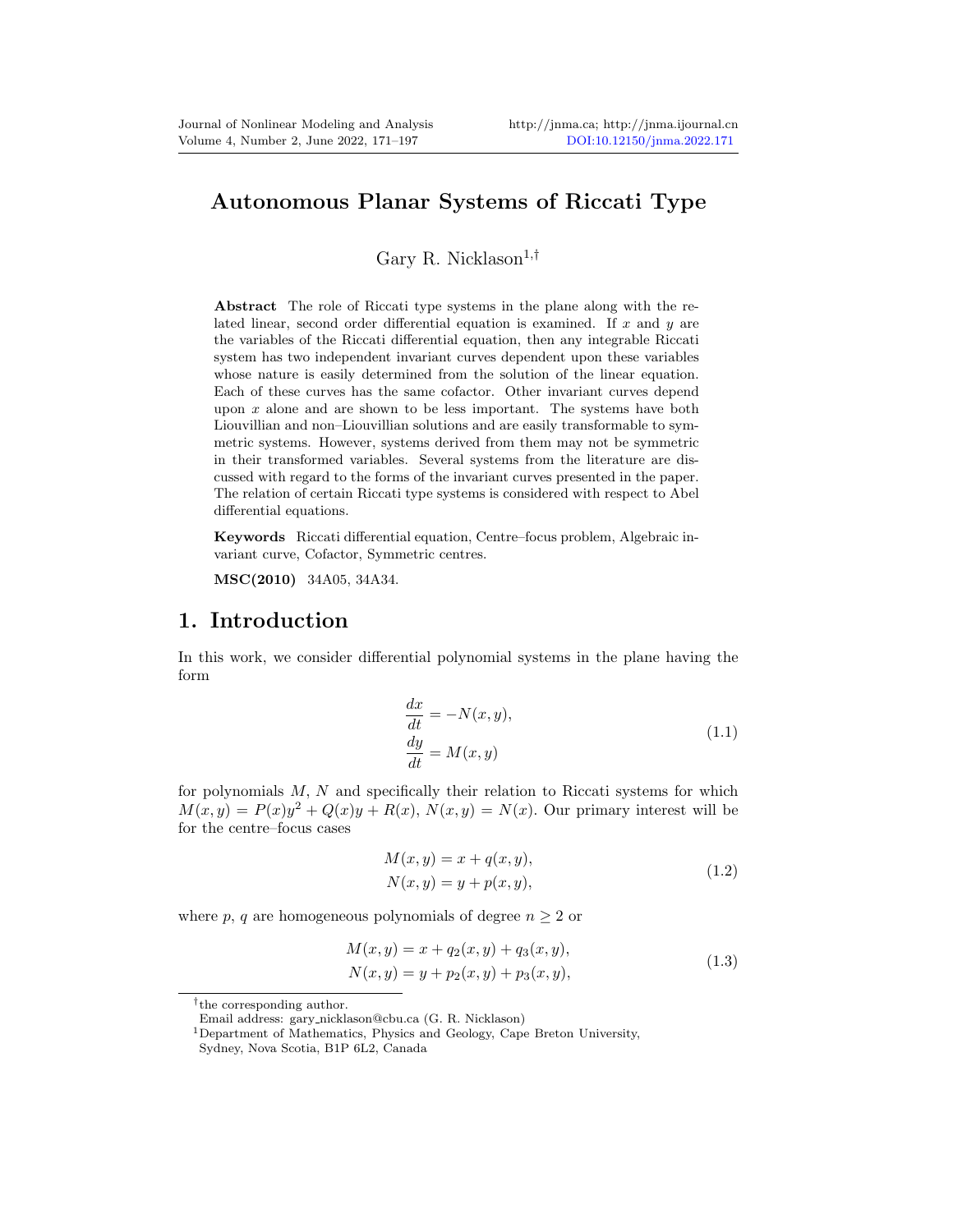where  $p_2$ ,  $q_2$  and  $p_3$ ,  $q_3$  are homogeneous polynomials of degree 2 and 3 respectively and how these systems relate to the Riccati systems. We shall refer to the first of these as homogeneous systems and to the second as cubic systems. We give examples of this type that can be reduced to Riccati type systems. Associated with [\(1.1\)](#page-0-0) is the ordinary differential equation

<span id="page-1-0"></span>
$$
\frac{dy}{dx} = -\frac{M(x,y)}{N(x,y)}.\t(1.4)
$$

In these, we assume the variables along with any associated parameters in the differential equations are real, although some of the latter could be complex.

The cubic system [\(1.3\)](#page-0-1) is a particular case of a more general system of centre– focus type in which the nonlinearity is expressed, as the sum of homogeneous polynomials having degrees n and  $2n-1$  for integers  $n \geq 2$ . The cubic system corresponds to  $n = 2$ . In [\[22\]](#page-26-0), the authors use a relation to an Abel differential equation to consider certain centre conditions for the quintic  $n = 3$  system.

A point  $(x_0, y_0)$  is said to be a critical point of  $(1.1)$ , if  $M(x_0, y_0) = N(x_0, y_0)$ 0. This point is said to be a centre if all trajectories of the system on a neighbourhood of the critical point are closed. In his original work  $[20]$ , Poincaré developed a method for determining, if the origin is a centre by seeking an analytic solution to [\(1.4\)](#page-1-0), where M, N satisfy  $M(0, 0) = N(0, 0) = 0$ . This is given by

<span id="page-1-1"></span>
$$
U(x,y) = \frac{1}{2}(x^2 + y^2) + \sum_{k=3}^{\infty} U_k(x,y),
$$
\n(1.5)

where the  $U_k$  are homogeneous polynomials of degree k. The solution [\(1.5\)](#page-1-1) is required to satisfy the condition

$$
\frac{dU}{dt} = \frac{\partial U}{\partial x}\frac{dx}{dt} + \frac{\partial U}{\partial y}\frac{dy}{dt} = \sum_{k=2}^{\infty} V_k (x^2 + y^2)^k.
$$

The  $V_k$  are called Lyapunov coefficients and they are homogeneous polynomials in the coefficients of the system. A necessary and sufficient condition for the critical point  $(0,0)$  to be a centre is the vanishing of all the Lyapunov coefficients. One way of finding centre conditions is to compute several of the  $V_k$ , and then obtain necessary conditions for them to vanish. From this, one hopes to show that these conditions are sufficient so that all  $V_k = 0$ . In this case, [\(1.5\)](#page-1-1) will have a form which is convergent and the solution will be given by  $U(x, y) = C$  where C is a constant. Another approach is to show that [\(1.4\)](#page-1-0) can be solved. The main method for doing this is the Darboux method. This approach has been well studied and a great number of general results concerning it are known. It requires the existence of algebraic invariant curves which are used to construct integrating factors, and in some cases, solutions. An integrating factor of  $(1.4)$  is a function  $\mu(x, y)$  which satisfies the partial differential equation

<span id="page-1-3"></span>
$$
-N(x,y)\frac{\partial\mu}{\partial x} + M(x,y)\frac{\partial\mu}{\partial y} = \left(\frac{\partial N}{\partial x} - \frac{\partial M}{\partial y}\right)\mu.
$$
 (1.6)

An algebraic invariant curve of a system  $(1.1)$  is an expression of the form  $f(x, y) = 0$ where  $f$  is a polynomial. It is required to satisfy the partial differential equation

<span id="page-1-2"></span>
$$
-N(x,y)\frac{\partial f}{\partial x} + M(x,y)\frac{\partial f}{\partial y} = \lambda(x,y)f.
$$
\n(1.7)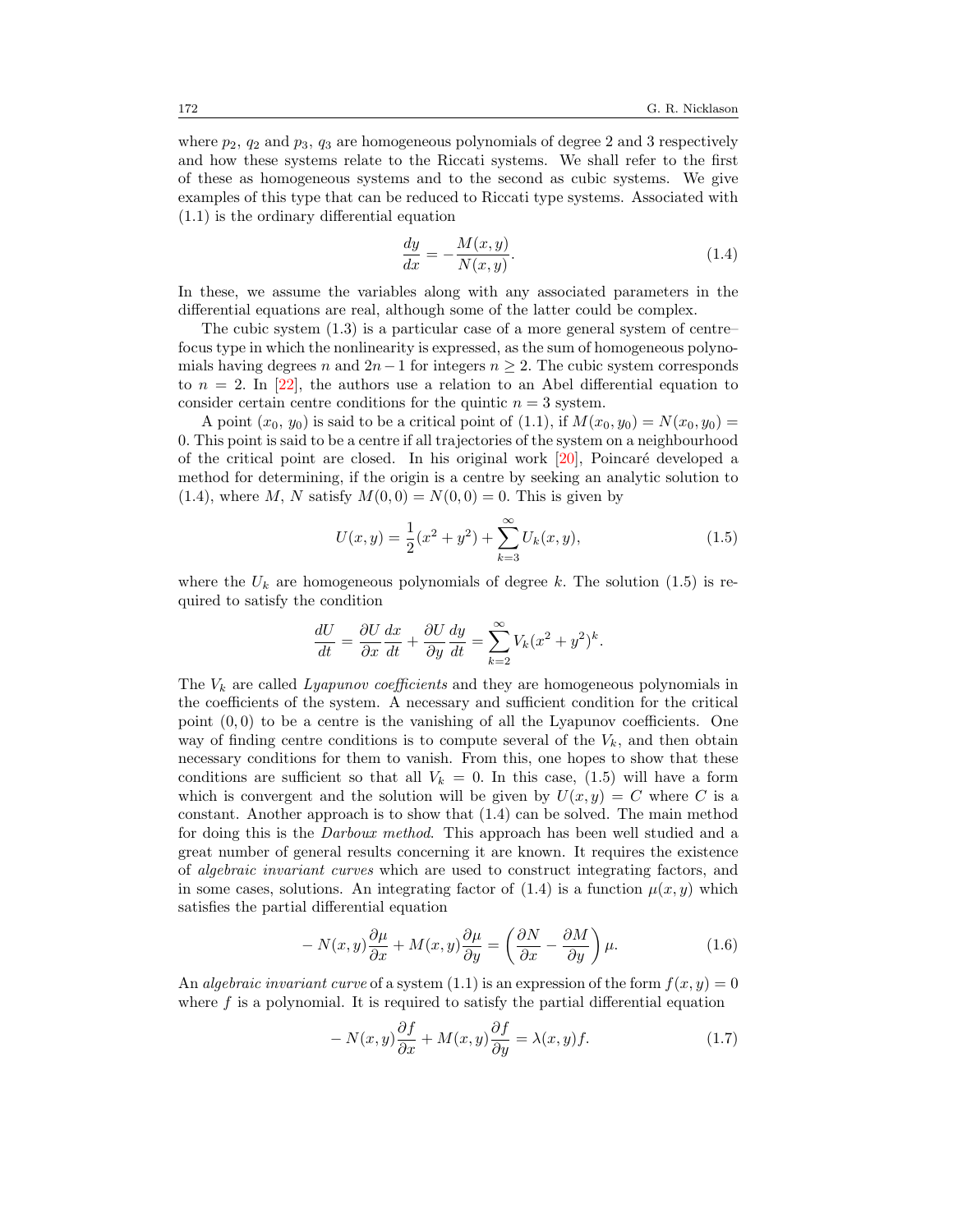The function  $\lambda$  is called the cofactor of f and is a polynomial of degree at most  $n-1$  where n is the degree of the system. There are a number of examples of this type of approach in the literature. See, for example, Chavarriga et al., [\[1–](#page-24-1)[3\]](#page-25-0) and this author [\[17\]](#page-25-1) in which several such systems are given. Usually, the terminology for a solution of [\(1.7\)](#page-1-2) is invariant algebraic curve. However, as all the curves we will obtain for Riccati systems are invariant curves which may or may not be reducible to an algebraic form, we shall retain the previous terminology throughout this work.

A Darbouxian function is a function of the form

$$
\mathcal{D}(x,y) = \exp\left(\frac{g(x,y)}{f(x,y)}\right) \prod_{k=1}^N f_k^{\alpha_k}(x,y),
$$

where f, g,  $f_k$  are polynomials and the exponents  $\alpha_k$  can be real or complex. If an equation of the type [\(1.4\)](#page-1-0) is Liouvillian integrable, it has an integrating factor of Darboux type. See Zhang [\[23\]](#page-26-2), Theorem 3.11, and the references for Prelle, Singer and Christopher cited therein. The  $f_k$  are algebraic invariant curves of the system as is f provided it is not constant. In this case, the term  $e^{g/f}$  is called an exponential factor and satisfies [\(1.7\)](#page-1-2) for a polynomial function (cofactor)  $\lambda$  of degree less than or equal to  $n - 1$ . For our purposes, a Liouvillian function is one obtained from a set of rational functions by a finite sequence of operations including arithmetic operations, exponentiations, differentiations, integrations and the solution of algebraic equations. See Zo ladek and Llibre  $[25]$ , Definition 1.

A major purpose of this work is not to continue with the Darboux approach, but to consider systems [\(1.1\)](#page-0-0) which arise from Riccati differential equations. A Riccati differential equation is one of the form

<span id="page-2-0"></span>
$$
\frac{dy}{dx} = P(x)y^2 + Q(x)y + R(x),
$$
\n(1.8)

where P, Q, R are arbitrary functions with  $P(x) \neq 0$ . Such an equation can always be paired with a corresponding linear, second order differential equation. Therefore, the solvability of one implies the solvability of the other. Suppose a Riccati system has an invariant curve (not necessarily algebraic)  $\Phi(x, y) = 0$  for which  $\frac{\partial \Phi}{\partial y} \neq 0$ . Writing it in the form  $y = \phi(x)$ , it is straightforward to show that  $y = \phi$  defines a particular solution of the Riccati equation. Letting  $y \to y + \phi$  in [\(1.8\)](#page-2-0) yields the Bernoulli equation

$$
\frac{dy}{dx} = P(x)y^2 + (Q(x) + 2P(x)\phi(x))y.
$$

Solving this and setting the integration constant equal to zero, we obtain a second solution to the Riccatti equation, which can be expressed as  $(y-\phi(x)) \int P(x)G(x) dx +$  $G(x) = 0$ , where  $G(x) = \exp(\int (Q(x) + 2P(x)\phi(x)) dx)$ . A simple calculation shows that the cofactor of the invariant curve  $y - \phi = 0$  is  $\lambda = Py + P\phi + Q$ , and a little more work shows that the second solution also has the same cofactor. Since it is unlikely that  $\lambda$  is a polynomial, some modifications are necessary in order to obtain one. These basically involve the forms of the particular solutions used; the details of this are discussed in Section 3. However, this simple example illustrates two basic aspects of Riccati systems. One is that there are two independent invariant curves and the other is that both of the curves (when expressed properly) have the same cofactor. Although this method of finding a second solution of a Riccati equation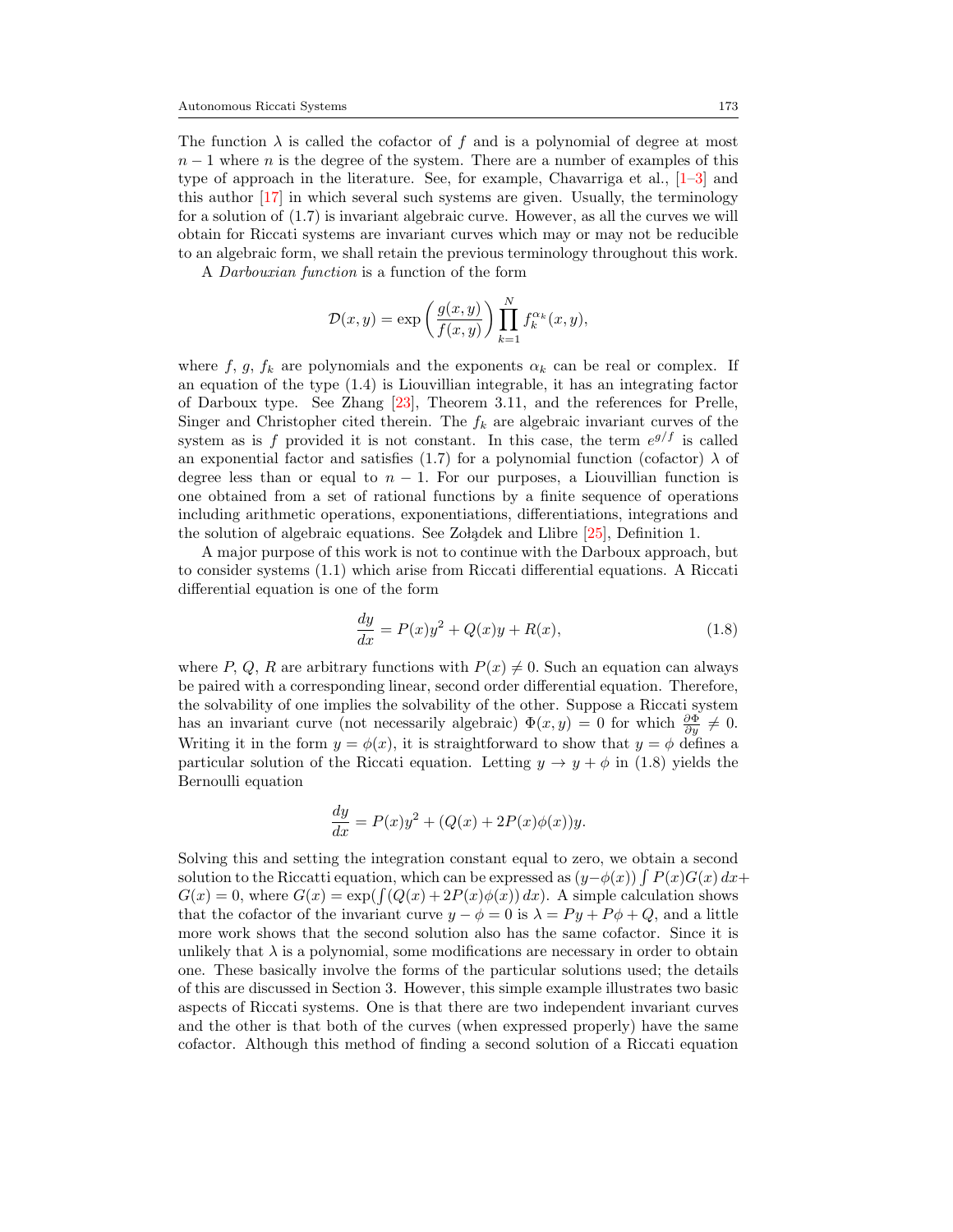when one solution is given is well-known (see  $(21)$ ), it is worthwhile, for our purposes, to express it in this manner. Hence, whenever a Riccati equation (system) has an invariant curve of the form  $\Phi(x, y) = 0$ , both it and the corresponding linear, second order equation are solvable. We shall assume this is true throughout this work. The problem of when [\(1.8\)](#page-2-0) has an algebraic invariant curve was considered in  $[14]$  by Llibre and Vals for the case when  $P$ ,  $Q$ ,  $R$  are polynomials.

The paper consists of two main parts. In Sections 2 and 3, we present some of the forms of Riccati systems and the main results concerning these. Also, in Sections 3–5, some results from the literature are reviewed with regard to these Riccati forms. In Section 2, we discuss the transformation of Riccati systems to symmetric and more general systems and in Section 3 we present some general properties of Riccati systems. In particular, we show that any such system has two invariant curves having a particular and specific form. Whether or not these are algebraic depends upon the solution of the related linear, second order differential equation. In Section 5, we obtain the reduction of a cubic system [\(1.3\)](#page-0-1) which is solvable in terms of Airy functions to a Riccati system. We also present two more general cubic systems which are also solvable in terms of these functions. Furthermore, we obtain the reduction of a homogeneous system [\(1.2\)](#page-0-2) to a Bernoulli form. In the final section, we give a partial proof of the results in Section 5. All symbolic computations for the paper were carried out in the Computer Algebra System (CAS) Maple.

# 2. Transformation of Riccati equations to general systems

<span id="page-3-0"></span>The homogeneous systems [\(1.2\)](#page-0-2) given by

$$
\begin{aligned}\n\frac{dx}{dt} &= -y - ax^{n-1}y, \\
\frac{dy}{dt} &= x + bx^{n-2}y^2 + cx^{n-4}y^4,\n\end{aligned} \tag{2.1}
$$

where  $n \geq 4$  is an integer and a, b, c are parameters are generally solvable in terms of special functions, although some do have elementary solutions. Each is reducible to a Riccati differential equation which can be transformed to a linear, second order differential equation and this is what gives rise to the form of the solutions. In addition, each of the systems in  $(2.1)$  is symmetric, having trajectories which are symmetric about the x-axis.

We consider the linear, second order differential equation

<span id="page-3-1"></span>
$$
\frac{d^2u}{dx^2} - A(x)\frac{du}{dx} + B(x)u = 0,
$$
\n(2.2)

where A, B are rational functions such that  $A = Q/P$ ,  $B = R/P$ , where P, Q and R are polynomials. For the form  $Pu'' - Qu' + R = 0$ , we assume that  $gcd(P, gcd(Q, R)) = 1$  and that A, B are fully reduced. By choosing the coefficient functions appropriately, the form  $(2.2)$  includes the  ${}_2\mathcal{F}_1$  Gaussian hypergeometric functions, the  ${}_{1}F_{1}$  confluent hypergeometric functions and the  ${}_{0}F_{1}$  hypergeometric functions of which class the Bessel functions are members. All classical orthogonal polynomials are included as well as more general functions such as Heun functions.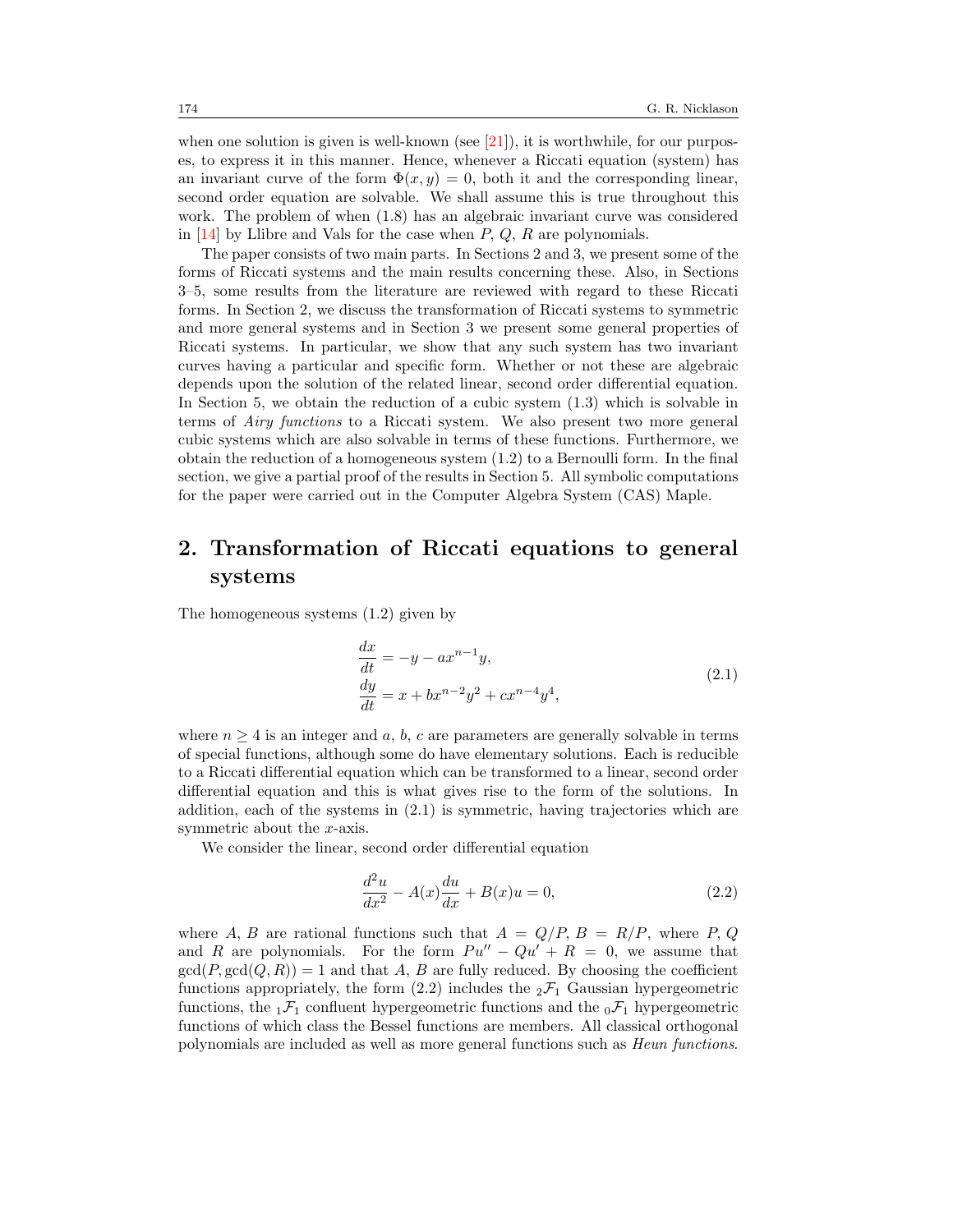See [\[11\]](#page-25-3) for details. Any such equation can be transformed to a Riccati differential equation by the transformation

$$
u(x) = e^{-\int \mathcal{F}(x)y(x) dx},
$$

where  $\mathcal F$  is an arbitrary differentiable function. The resulting Riccati equation is

$$
\frac{dy}{dx} = y^2 + \left(A(x) - \frac{\mathcal{F}'(x)}{\mathcal{F}(x)}\right)y + \frac{B(x)}{\mathcal{F}(x)},
$$

and assuming [\(2.2\)](#page-3-1) is solvable, it has the solution

<span id="page-4-4"></span>
$$
y(x) = -\frac{1}{\mathcal{F}(x)} \frac{C\psi_1'(x) + \psi_2'(x)}{C\psi_1(x) + \psi_2(x)},
$$
\n(2.3)

where  $\psi_1$ ,  $\psi_2$  are independent solutions of [\(2.2\)](#page-3-1) and C is a constant. For the systems of this type that we shall consider in this section we can take  $\mathcal{F}(x) = 1$ . This gives

<span id="page-4-0"></span>
$$
\frac{dy}{dx} = y^2 + A(x)y + B(x).
$$
 (2.4)

The transformation which converts a given Riccati form to a linear, second order equation is given by

<span id="page-4-5"></span>
$$
y(x) = -\frac{1}{\mathcal{G}(x)} \frac{u'(x)}{u(x)},
$$
\n(2.5)

where  $\mathcal G$  is the coefficient function of the  $y^2$  term in [\(1.8\)](#page-2-0). To avoid repeated repetition, whenever the functions  $\psi_1$ ,  $\psi_2$  are referred to in the remainder of the paper (except where necessary in the statement of formal results), it will be assumed that they are linearly independent.

<span id="page-4-1"></span>Writing  $(2.4)$  as a system and using the assumed forms for A and B, we get

$$
\begin{aligned} \frac{dx}{dt} &= P(x),\\ \frac{dy}{dt} &= P(x)y^2 + Q(x)y + R(x). \end{aligned} \tag{2.6}
$$

**Proposition 2.1.** Let  $\psi_1$  and  $\psi_2$  be linearly independent solutions of [\(2.2\)](#page-3-1). Then, the solution of the planar system defined by [\(2.6\)](#page-4-1) can be given in terms of  $\psi_1$ ,  $\psi_2$ and their derivatives.

<span id="page-4-2"></span>Letting  $y \to y^2$  in [\(2.6\)](#page-4-1), we obtain the system

$$
\begin{aligned} \frac{dx}{dt} &= 2P(x)y, \\ \frac{dy}{dt} &= P(x)y^4 + Q(x)y^2 + R(x), \end{aligned} \tag{2.7}
$$

<span id="page-4-3"></span>and letting  $y \to -1/y^2$  in [\(2.6\)](#page-4-1), we obtain the alternate system

$$
\frac{dx}{dt} = 2P(x)y,
$$
  
\n
$$
\frac{dy}{dt} = R(x)y^4 - Q(x)y^2 + P(x).
$$
\n(2.8)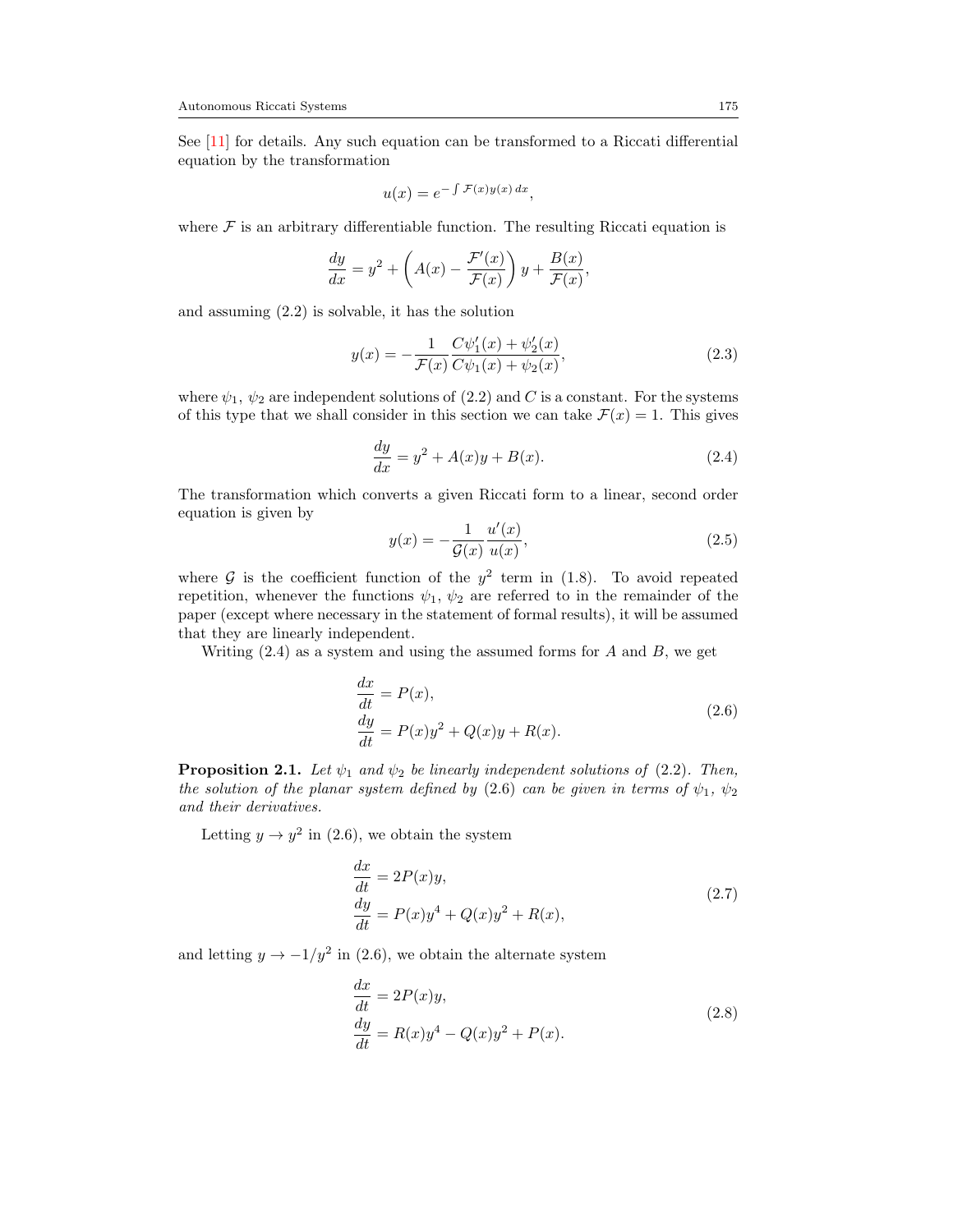<span id="page-5-4"></span>**Proposition 2.2.** The trajectories of the systems [\(2.7\)](#page-4-2) and [\(2.8\)](#page-4-3) are symmetric about the x-axis as the systems are invariant under the transformation  $(x, y, t) \rightarrow$  $(x, -y, -t).$ 

We can now transform  $(2.7)$  and  $(2.8)$  in any manner we wish to obtain more general systems that may not display the type of symmetry associated with the original systems. In Section 5 we obtain the full transformation which maps a specific member of  $(2.1)$  to a cubic system. This is made possible because of the association of these systems with certain Abel differential equations which we discuss in Section 4.

#### <span id="page-5-0"></span>Proposition 2.3. Let

$$
\frac{dx}{dt} = -y - \mathcal{P}(x, y), \n\frac{dy}{dt} = x + \mathcal{Q}(x, y),
$$
\n(2.9)

where  $P$ ,  $Q$  are polynomials having no constant or linear terms be any system derived from either [\(2.7\)](#page-4-2) or [\(2.8\)](#page-4-3) by an invertible transformation. Then the origin of the system is a centre.

In this case, it does not matter if either  $(2.7)$  or  $(2.8)$  is solvable, only that  $(2.9)$ is transformable to a system which is symmetric. For general choices of  $P, Q, R$  in [\(2.7\)](#page-4-2), it is not obvious how systems like [\(2.9\)](#page-5-0) can be obtained. However, we can ensure that [\(2.7\)](#page-4-2) will have a non–degenerate critical point at the origin if we impose the conditions  $P(0) \neq 0$ ,  $R(0) = 0$ ,  $R'(0) \neq 0$ . Further, this will be of centre-focus type if we take  $P(0)R'(0) < 0$ . The equation

<span id="page-5-1"></span>
$$
(a_1x + b_1)\frac{d^2u}{dx^2} - (a_2x^2 + b_2x + c_2)\frac{du}{dx} + x(a_3x^2 + b_3x + c_3)u = 0,
$$
 (2.10)

where  $a_1, b_1, \ldots, c_3$  are parameters such that  $b_1c_3 \neq 0$  satisfies the conditions for a non–degenerate critical point. It is solvable in terms of Heun functions for general non–zero values of the parameters, although there are cases for which it cannot be solved (such as  $a_3 = 0$ ,  $a_1 a_2 \neq 0$ ). However, these do not concern us. For this form, [\(2.7\)](#page-4-2) becomes the degree 5 system

$$
\begin{aligned}\n\frac{dx}{dt} &= 2b_1y + 2a_1xy, \\
\frac{dy}{dt} &= c_3x + b_3x^2 + a_3x^3 + (a_2x^2 + b_2x + c_2)y^2 + (a_1x + b_1)y^4.\n\end{aligned} \tag{2.11}
$$

<span id="page-5-2"></span>If  $b_1c_3 < 0$ , the linear part has the form of a centre–focus, and if  $b_1c_3 > 0$ , it has the form of a hyperbolic saddle. Clearly, there are other possibilities if  $b_1c_3 = 0$ . We will show in the next section that unless [\(2.10\)](#page-5-1) is Liouvillian integrable, [\(2.11\)](#page-5-2) does not have an algebraic invariant curve.

The solutions of  $(2.10)$  and  $(2.11)$  tend to be rather cumbersome expressions for general values of the parameters. Denoting the right side of  $(2.3)$  by  $\Phi(x)$ , the solution of [\(2.11\)](#page-5-2) is given by  $y^2 = \Phi(x)$ , where  $\psi_1, \psi_2$  are solutions of [\(2.10\)](#page-5-1). In order to greatly simplify the following discussion, we will proceed using two specific examples. In each of these we will take  $P(x) = 1$ . Setting  $b_1 = 1$ ,  $b_2 = 2$ ,  $c_2 =$  $-2$ ,  $c_3 = -2$  and the remaining parameters equal to zero,  $(2.10)$  becomes

<span id="page-5-3"></span>
$$
\frac{d^2u}{dx^2} - 2(x-1)\frac{du}{dx} - 2xu = 0,
$$
\n(2.12)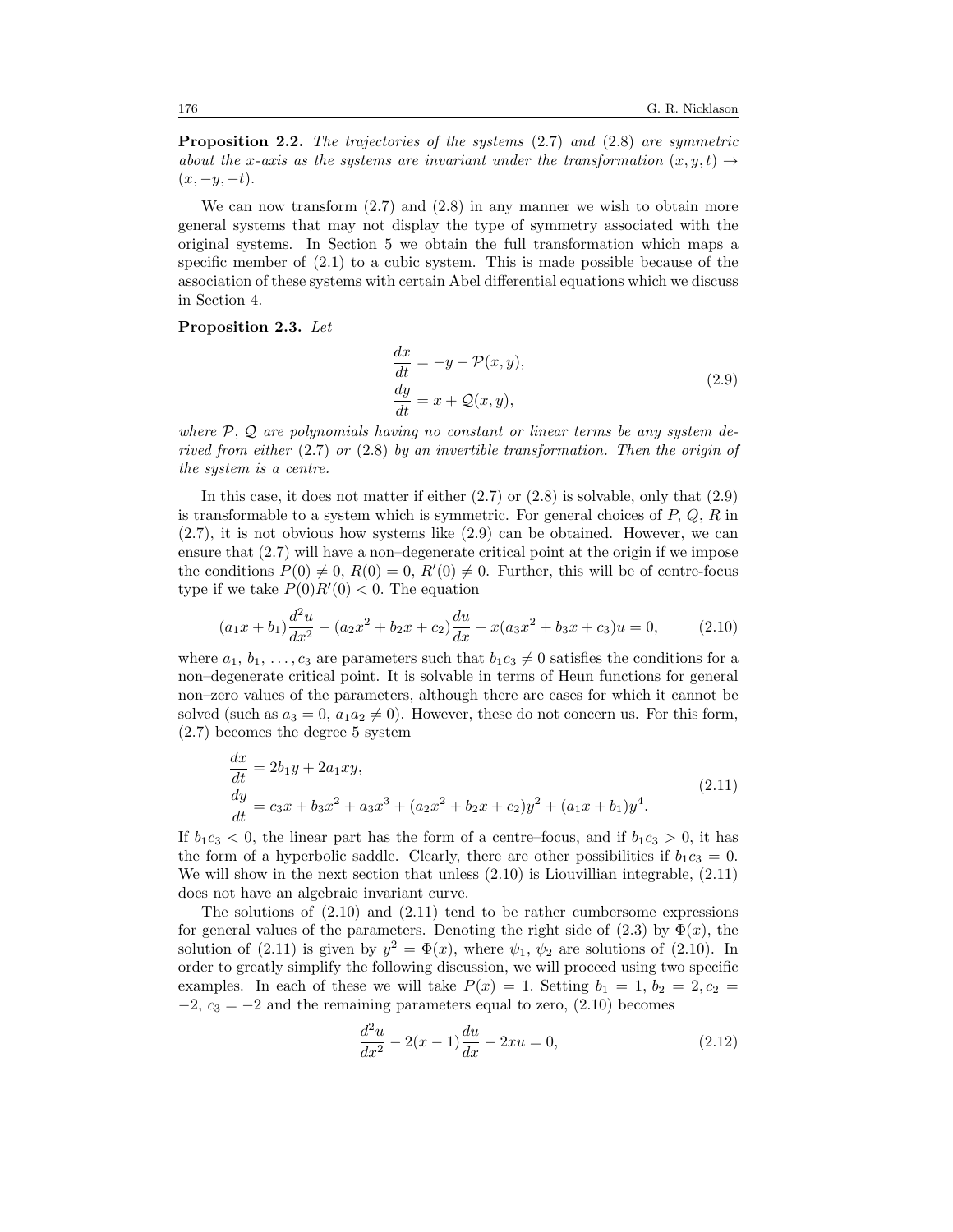<span id="page-6-1"></span>and [\(2.11\)](#page-5-2) is

$$
\begin{aligned}\n\frac{dx}{dt} &= 2y, \\
\frac{dy}{dt} &= -2x + 2(x - 1)y^2 + y^4.\n\end{aligned} \tag{2.13}
$$

The general solution of [\(2.12\)](#page-5-3) is given by  $u = C_1 \psi_1 + C_2 \psi_2$  for arbitrary constants  $C_1, C_2$  and

$$
\psi_1(x) = \sqrt{x}e^{x(x-2)/2}I_{1/4}\left(\frac{x^2}{2}\right),
$$
  

$$
\psi_2(x) = \sqrt{x}e^{x(x-2)/2}K_{1/4}\left(\frac{x^2}{2}\right),
$$

where  $I, K$  are the modified Bessel functions of the first and second kinds respectively.

Now, we would like to transform [\(2.11\)](#page-5-2) in such a manner that the characteristics of the eigenvalues of the linear part are retained. A general transformation that will do this is given by

$$
x = \frac{a\xi + b\eta}{(1 + f(\xi, \eta))^n},
$$
  
\n
$$
y = \frac{c\xi + d\eta}{(1 + f(\xi, \eta))^n},
$$
\n(2.14)

<span id="page-6-0"></span>where  $\Delta = ad - bc \neq 0$ , f is an arbitrary and suitably differentiable function which satisfies  $f(0, 0) = 0$ , and  $n \neq 0$  is an integer. Since we are interested in polynomial systems, we assume  $f$  is a polynomial. Using  $(2.14)$  to transform the general system [\(1.1\)](#page-0-0), we can show that

$$
\frac{d\xi}{dt}\frac{\partial f}{\partial \xi} + \frac{d\eta}{dt}\frac{\partial f}{\partial \eta} = (1 + f(\xi, \eta))\mathcal{P}(\xi, \eta),
$$

where the derivatives  $\dot{\xi}$  and  $\dot{\eta}$  define the transformed system and  $\mathcal P$  is a polynomial. Hence, from [\(1.7\)](#page-1-2), it follows that  $1+f(\xi,\eta)=0$  defines an algebraic invariant curve of the transformed system. The actual situation is much more general than this as we can replace the single factor in the denominators for  $x$  and  $y$  in [\(2.14\)](#page-6-0) by a product of factors  $(1 + f_k(\xi, \eta))^{n_k}$ , where the  $n_k$ 's are non-zero integers and the  $f_k$ 's are polynomials having no constant terms for  $k = 1, ..., N$ . Each of the factors  $1 + f_k(\xi, \eta) = 0$  becomes an algebraic invariant curve of the transformed system. Since these curves are induced by the transformation, there are no counterparts to them in the original system. This gives an indication of how difficult it could be to reduce a given system to symmetric form because the appropriate transformation cannot be determined. As an example, we could have a system having  $N$  invariant straight lines which is not integrable, because the original system is not integrable.

<span id="page-6-2"></span>The simplest form for [\(2.14\)](#page-6-0) is

$$
x = \frac{a\xi + b\eta}{\alpha\xi + \beta\eta + 1},
$$
  
\n
$$
y = \frac{c\xi + d\eta}{\alpha\xi + \beta\eta + 1},
$$
\n(2.15)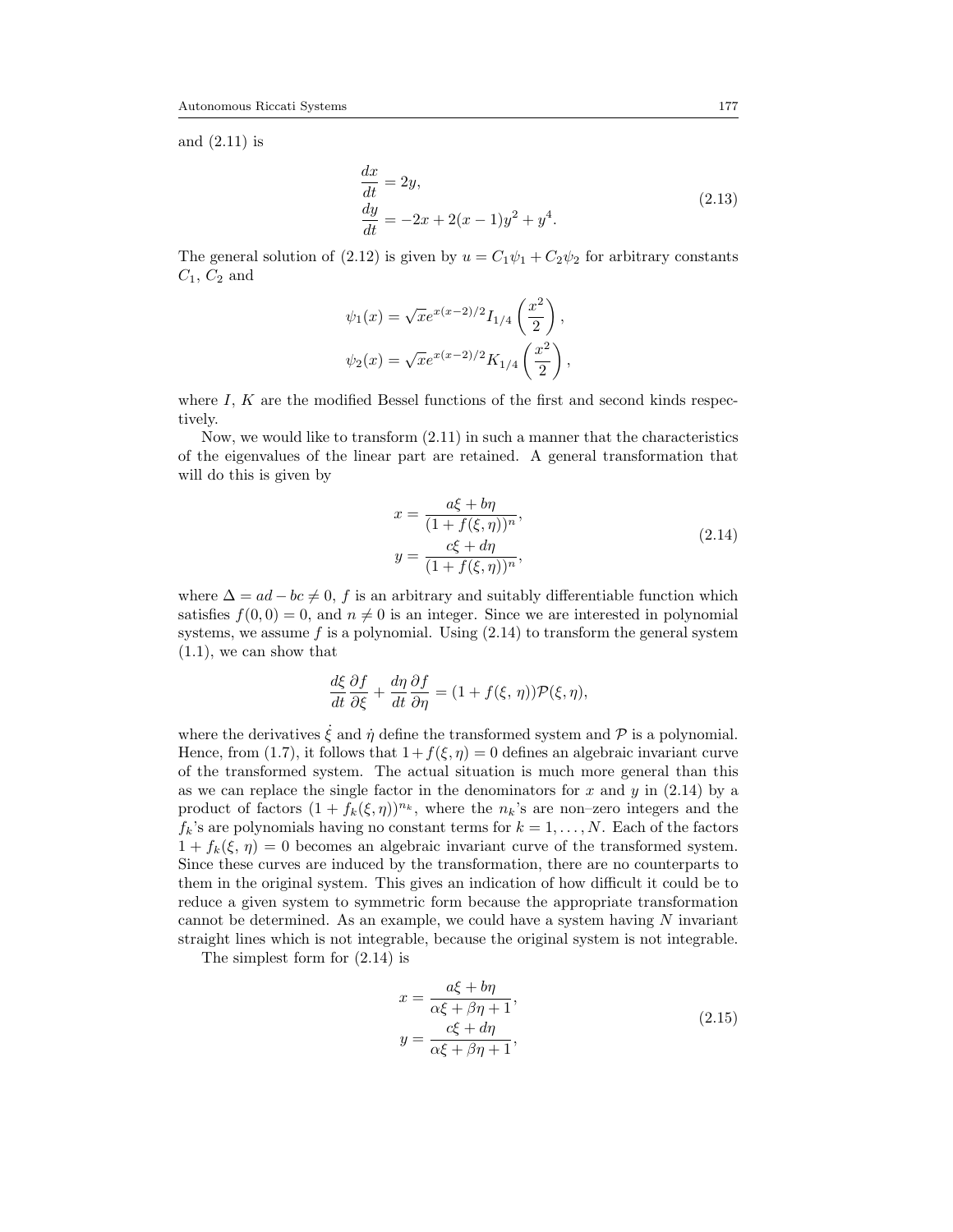where  $\alpha$ ,  $\beta$  are parameters. A transformation of this type was used by Lloyd and Pearson in [\[15\]](#page-25-4) to investigate centre conditions in certain cubic systems. Using it to transform [\(2.13\)](#page-6-1), we obtain the system

$$
\frac{d\xi}{dt} = -2(ab + cd)\xi - 2(b^2 + d^2)\eta + \sum_{k=2}^{5} p_k(\xi, \eta),
$$
  
\n
$$
\frac{d\eta}{dt} = 2(a^2 + c^2)\xi + 2(ab + cd)\eta + \sum_{k=2}^{5} q_k(\xi, \eta),
$$
\n(2.16)

<span id="page-7-0"></span>where  $p_k$ ,  $q_k$  are homogeneous polynomials of degree k. The eigenvalues of the linear portion are  $\pm 2\Delta i$ , and those of the original system are  $\pm 2i$ . The solution is given by transforming  $y^2 = \Phi(x)$  in accordance with [\(2.15\)](#page-6-2).

Equation [\(2.2\)](#page-3-1) with  $A(x) = -2x^3$ ,  $B(x) = -2x$  is not solvable in Maple. It leads to the system [\(2.7\)](#page-4-2) given by

$$
\begin{aligned}\n\frac{dx}{dt} &= 2y, \\
\frac{dy}{dt} &= -2x - 2x^3y^2 + y^4,\n\end{aligned}
$$

which by Proposition [2.2](#page-5-4) has a centre at the origin. When it is transformed according to [\(2.15\)](#page-6-2), it produces a system of degree 6 similar in form to [\(2.16\)](#page-7-0) and which has a centre at  $(\xi, \eta) = (0, 0)$ . We note that neither of these transformed systems is symmetric with respect to the variables  $\xi$ ,  $\eta$ .

Based on [\(2.7\)](#page-4-2) and [\(2.11\)](#page-5-2), we have used simple transformations to produce centre–focus forms of homogeneous systems which have centres at the origin because they are derived from symmetric systems. In Section 5, we carry out this transformation in the opposite way for a cubic system and a particular homogeneous system, both of which are known to have centres at the origin. Each of these systems is shown to be ultimately transformable to a symmetric system and this, once again, raises the question as to whether or not all homogeneous systems with a centre can be transformed to a symmetric form. Ideas such as this are certainly not new. There is, for example, Zo lądek's conjecture  $[24]$  regarding rationally reversible and Liouvillan integrable cubic systems (also see [\[9\]](#page-25-5), Conjecture 9.1, by Christopher and Llibre). From the ideas just presented, we think it is highly probable that any polynomial system that is solvable in terms of special functions is derivable from a system such as [\(2.7\)](#page-4-2).

### 3. Invariant curves of Riccati equations

Here, we present some basic ideas concerning Riccati type systems such as [\(2.6\)](#page-4-1), which we shall formalize at the end of the section. In the following, we consider in some detailed two separate cases, although it is clear that the same ideas can be used for other Riccati systems. One case is where the form  $Pu'' - Qu' + Ru = 0$  of equation [\(2.2\)](#page-3-1) can be written having arbitrary polynomial coefficients and the other for the case when the Riccati equation [\(1.8\)](#page-2-0) has general polynomial coefficients. For the first of these, we have  $\mathcal{F}(x) = \mathcal{G}(x) = 1$  and for the second  $\mathcal{F}(x) = \mathcal{G}(x) = P(x)$ . For a specific pair of corresponding linear, second order and Riccati equations, we can take  $\mathcal{F} = \mathcal{G}$ .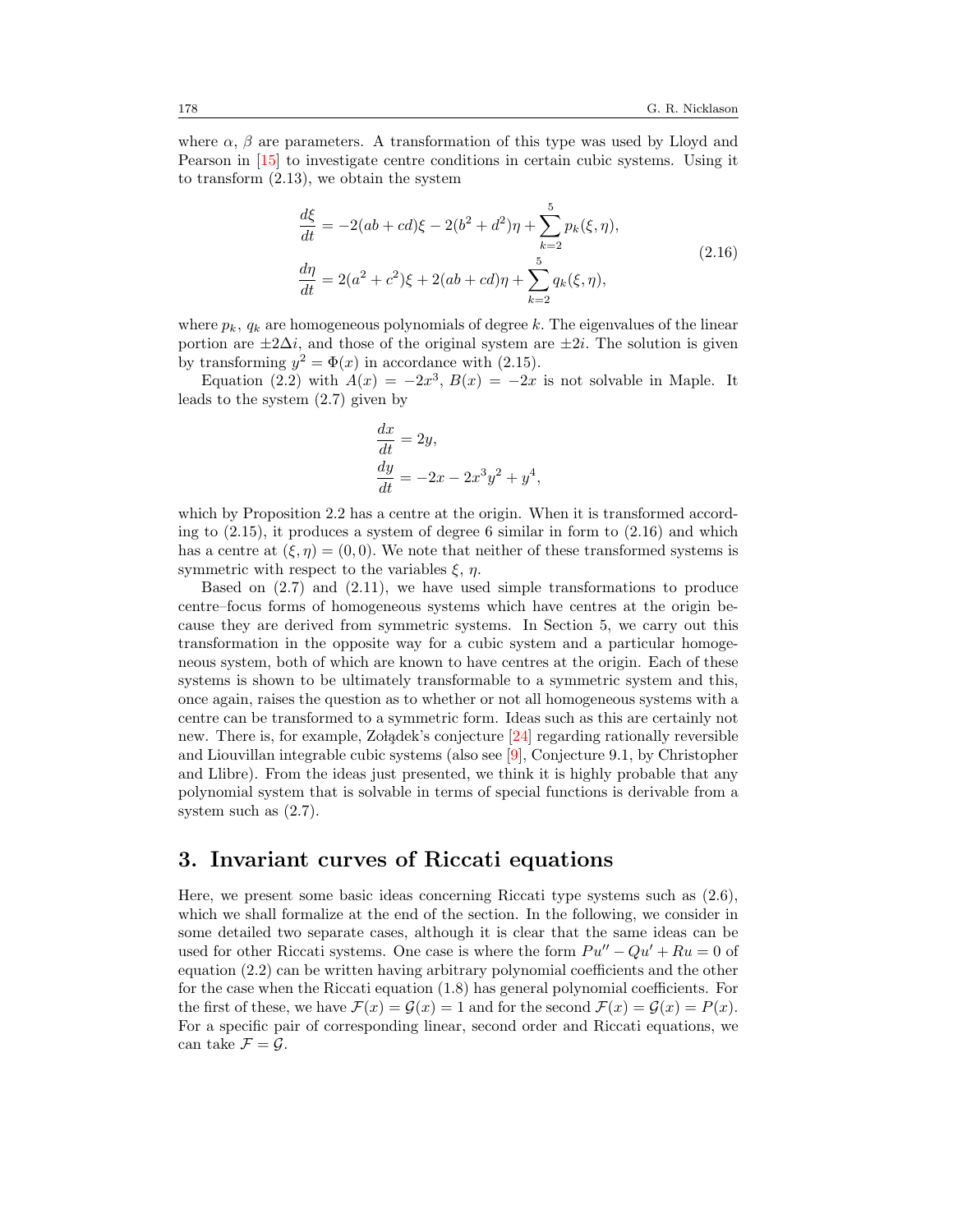Solving  $(2.3)$  for C, we obtain

<span id="page-8-1"></span>
$$
U(x,y) = \frac{\mathcal{F}(x)\psi_2(x)y + \psi_2'(x)}{\mathcal{F}(x)\psi_1(x)y + \psi_1'(x)} = -C = \frac{1}{K},
$$
\n(3.1)

where K, C are constants and  $\psi_1, \psi_2$  are solutions of [\(2.2\)](#page-3-1). From this, we can see that no Riccati system can ever have a polynomial first integral. For suitable choices of F, a sufficient condition for the solution to be rational is that  $\psi_1, \psi_2$ be rational. In this solution, there are two particular solutions or invariant curves, which we get by setting one of  $C$  or  $K$  equal to zero. They are given by

$$
\mathcal{F}(x)\psi_1(x)y + \psi'_1(x) = 0,
$$
  
\n
$$
\mathcal{F}(x)\psi_2(x)y + \psi'_2(x) = 0
$$
\n(3.2)

<span id="page-8-0"></span>and can be obtained by transforming the solutions  $u = \psi_1$  and  $u = \psi_2$  of [\(2.2\)](#page-3-1) by [\(2.5\)](#page-4-5). They can be considered as basic forms for the invariant curves and because they often involve functions which are not elementary, they are not usually algebraic unless they can be reduced in some manner. For example, in the case of system [\(3.9\)](#page-10-0) below it is necessary to reduce them in order to obtain an algebraic curve which has a polynomial cofactor. The forms [\(3.2\)](#page-8-0) are the only possibilities for algebraic invariant curves of this type (dependent on y), there can be no others. For if  $\Psi(x, y) = 0$ defined another such curve, then writing it as  $y = -\psi_3' / (\mathcal{F}\psi_3) = -u' / (\mathcal{F}u)$ , it would follow that  $u = \psi_3$  is another solution of [\(2.2\)](#page-3-1) which is not possible unless there exist constants  $\alpha$ ,  $\beta$  such that  $\psi_3 = \alpha \psi_1 + \beta \psi_2$ . If this is the case, we obtain  $\mathcal{F}\psi_3y + \psi_3' = (\alpha \mathcal{F}\psi_1 + \beta \mathcal{F}\psi_2)y + (\alpha \psi_1' + \beta \psi_2') = \alpha(0) + \beta(0) = 0$ . Therefore, we get nothing new. Clearly, the same is true for any Riccati system whose solution is given by [\(3.1\)](#page-8-1). With  $\psi_3$  defined in this way, we can obtain the so–called *cross–ratio* solution of the Riccati equation (see [\[21\]](#page-26-4)) from  $(3.1)$ . Planar polynomial systems having non–algebraic invariant curves were considered by García and Giné in  $[12]$ .

There is another possibility for algebraic invariant curves of Riccati systems. Suppose we have  $\dot{x} = \mathcal{P}(x)$  where  $\mathcal{P}$  is a non–constant polynomial. Then, writing

$$
\mathcal{P}(x) = K \prod_{k=1}^{N} (x - \alpha_k)^{n_k}
$$

where  $K \neq 0$ , the  $\alpha_k$  are real or complex constants with  $\alpha_i \neq \alpha_j$  unless  $i = j$  and the  $n_k$ , N are positive integers, we have from  $(1.7)$ 

$$
\lambda_k(x, y) = \frac{1}{x - \alpha_k} \left( \mathcal{P}(x) \frac{d}{dx} (x - \alpha_k) + \frac{dy}{dt} \frac{\partial}{\partial y} (x - \alpha_k) \right)
$$

$$
= \frac{\mathcal{P}(x)}{(x - \alpha_k)^{n_k}} (x - \alpha_k)^{n_k - 1}.
$$

Since  $\lambda_k$  is a polynomial, each of the simple factors  $x - \alpha_k$  of P is an irreducible algebraic invariant curve. These are important in the construction of integrating factors of Darboux type, but due to the form [\(3.5\)](#page-9-0) of the general integrating factor given below, it is clear that we do not need to consider them separately. Any such factor must appear naturally. The expression [\(3.4\)](#page-9-1) for the Wronskian is valid for the first of the two systems we consider, and for the second system, it is given by  $CP(x)e^{\int Q(x) dx}$ . Hence, the function P appears explicitly in each case. We give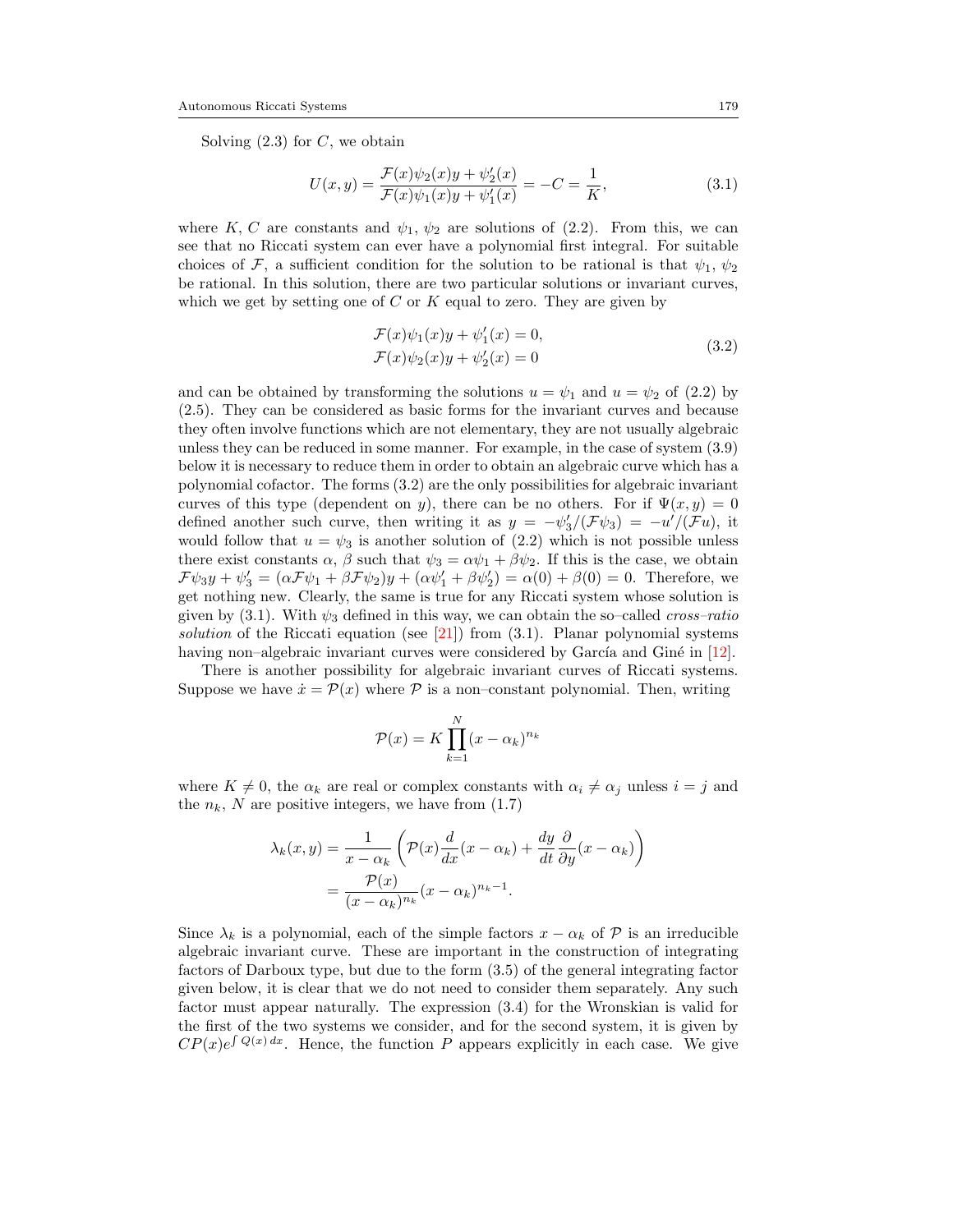a specific example of the appearance of these types of factors later. As given, the invariant curves defined by [\(3.2\)](#page-8-0) are not necessarily algebraic. The simple Euler form  $A(x) = 2(x+2)/x$ ,  $B(x) = (x^2 + 4x + 6)/x^2$  of  $(2.2)$  with  $\mathcal{F}(x) = x^2$  has the invariant curve  $(x^2)(x^2e^x)y + (x^2e^x)' = xe^x(x^3y + x + 2) = 0$  which reduces to an algebraic form. More generally, the invariant curves of  $(2.13)$  are not algebraic, since the solutions of [\(2.12\)](#page-5-3) are not Liouvillian.

<span id="page-9-3"></span>Expressing the functions A and B of [\(2.4\)](#page-4-0) in terms of  $\psi_1$ ,  $\psi_2$  gives

$$
A(x) = \frac{Q(x)}{P(x)} = -\frac{\psi_1''(x)\psi_2(x) - \psi_1(x)\psi_2''(x)}{\mathcal{W}(\psi_1(x), \psi_2(x))},
$$
  
\n
$$
B(x) = \frac{R(x)}{P(x)} = -\frac{\psi_1''(x)\psi_2'(x) - \psi_1'(x)\psi_2''(x)}{\mathcal{W}(\psi_1(x), \psi_2(x))},
$$
\n(3.3)

<span id="page-9-1"></span>where  $W$  is the Wronskian given by

$$
\mathcal{W}(\psi_1(x), \psi_2(x)) = \psi_1(x)\psi_2'(x) - \psi_1'(x)\psi_2(x)
$$
  
=  $C e^{-\int A(x) dx} = C e^{-\int Q(x)/P(x) dx}$  (3.4)

and  $C \neq 0$  is a constant. Differentiating the solution [\(3.1\)](#page-8-1) and its reciprocal with respect to y gives the integrating factors

<span id="page-9-0"></span>
$$
\mu(x,y) = \frac{\mathcal{F}(x)\mathcal{W}(\psi_1(x), \psi_2(x))}{(\mathcal{F}(x)\psi_k(x)y + \psi'_k(x))^2}
$$
(3.5)

for  $k = 1, 2$ . They are particular cases of a general solution of  $(1.6)$  which we consider at the end of the section. However, they are suitable for our purposes at this time.

The integrating factors [\(3.5\)](#page-9-0) satisfy a form of [\(1.6\)](#page-1-3) for which  $N(x, y) = -1$ , but can be easily modified to satisfy other forms of Riccati systems. The appropriate form for [\(2.4\)](#page-4-0) has  $\mathcal{F}(x) = 1$ . The invariant curves [\(3.2\)](#page-8-0) satisfy  $y = -\psi'(\mathcal{F}\psi)$ and ordinarily we would cancel any common factors that appear in this expression. However, in order to obtain a specific form for the cofactor, we will not do this except where indicated. To obtain the first of these, we can use the system derived from [\(2.6\)](#page-4-1). Since the labelling of the functions  $\psi_1$ ,  $\psi_2$  is arbitrary, it is obvious that both curves have the same cofactor. Using the first of the curves [\(3.2\)](#page-8-0) and taking  $\mathcal{F}(x) = 1$ , we obtain for the quotient with respect to y

$$
\lambda(x, y) = \frac{\psi_1'(x)y + \psi_1''(x) + (y^2 + A(x)y + B(x))\psi_1(x)}{\psi_1(x)y + \psi_1'(x)}
$$
  
=  $y + A(x) + R(x, y) = y + \frac{Q(x)}{P(x)}$ .

The numerator of the remainder R is the simple statement that  $\psi_1$  is a solution of [\(2.2\)](#page-3-1), so it is automatically satisfied. The cofactor

<span id="page-9-2"></span>
$$
\lambda(x, y) = P(x)y + Q(x) \tag{3.6}
$$

for  $(2.6)$  is then obtained by multiplying the above result (system) by P. The simplest case for an algebraic invariant curve is when  $y = -\psi_1' / (\mathcal{F}\psi_1) = \alpha$ , a constant. In this case we have  $\psi_1(x) = e^{-\int \alpha \mathcal{F}(x) dx}$ . We shall say more about this later. Another possibility is that there exists a non-zero integer n such that  $(\psi_1' / (\mathcal{F} \psi_1))^n$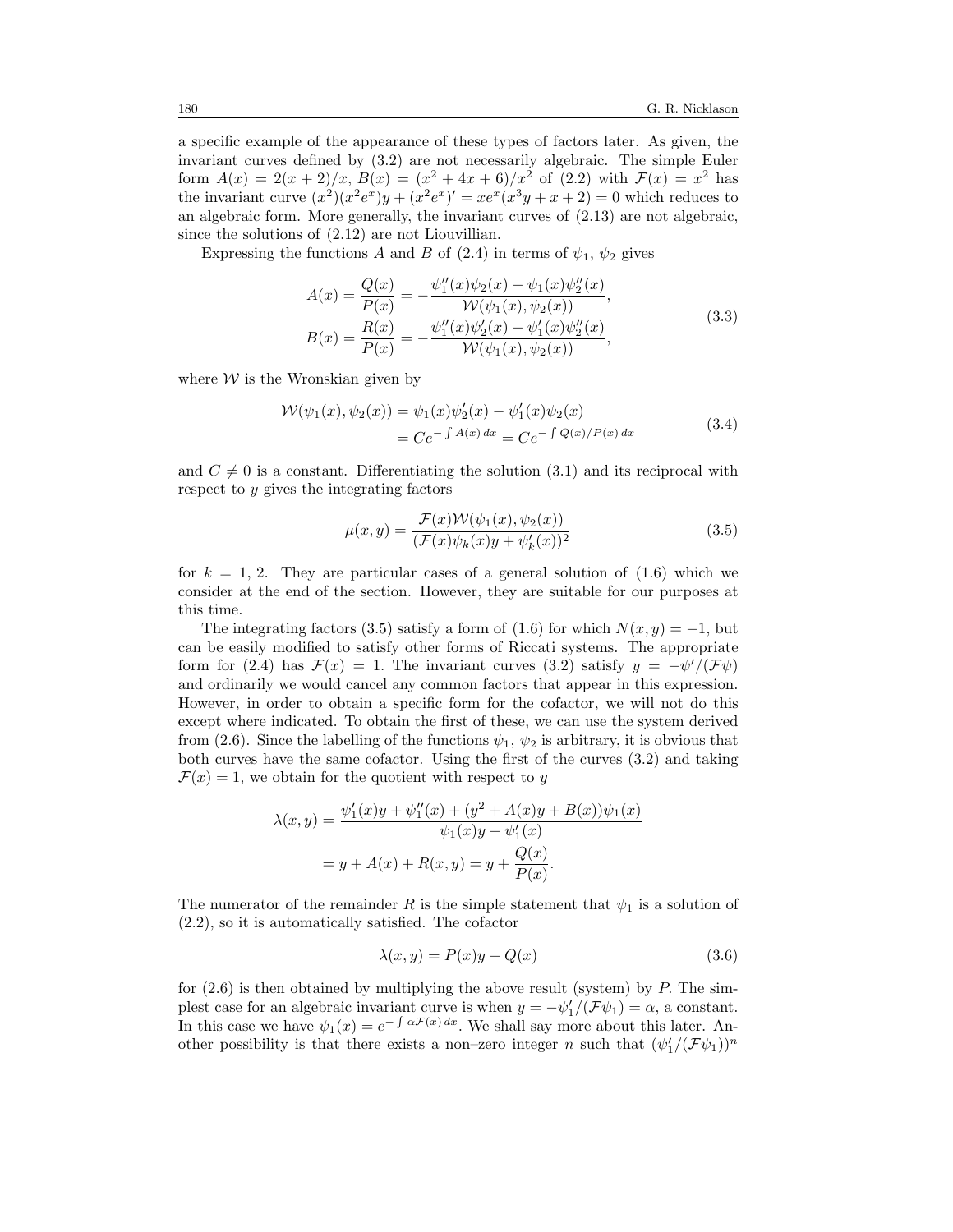is a rational function. The form of [\(2.2\)](#page-3-1) with  $A(x) = 1/(2x)$ ,  $B(x) = -a^2/(4x)$  $\alpha$  rational function. The form of  $(2.2)$  with  $\alpha$   $(2.4) = 1/2$ <br>having solutions  $e^{\pm a\sqrt{x}}$  generates the curve  $4xy^2 - a^2 = 0$ .

In [\[4\]](#page-25-7), Chavarriga and Grau used [\(2.2\)](#page-3-1) with  $A(x) = 2x$  and  $B(x) = 2n$ , where n is a positive integer to produce the Riccati system

$$
\begin{aligned} \frac{dx}{dt} &= 1, \\ \frac{dy}{dt} &= y^2 + 2xy + 2n \end{aligned} \tag{3.7}
$$

<span id="page-10-1"></span>as an example of a system of low degree which has an algebraic invariant curve of arbitrary degree. This is a polynomial system which also has the form of  $(2.6)$ . Hence, we can take  $\mathcal{F}(x) = P(x) = 1$  in the preceding results. One of the solutions of [\(2.2\)](#page-3-1) for this case is the Hermite polynomial  $\mathcal{H}_n$ , which means that [\(3.7\)](#page-10-1) has an irreducible algebraic invariant curve  $\mathcal{H}_n y + \mathcal{H}'_n = 0$  having cofactor [\(3.6\)](#page-9-2) given by  $\lambda(x, y) = y + 2x$ . For this system, the other curve in [\(3.2\)](#page-8-0) is not algebraic. From [\(3.4\)](#page-9-1) and [\(3.5\)](#page-9-0), an integrating factor is

$$
\mu(x,y) = \frac{e^{x^2}}{(\mathcal{H}_n(x)y + \mathcal{H}'_n(x))^2}.
$$

If we set  $y = \alpha$ , where  $\alpha$  is a constant in system [\(2.6\)](#page-4-1), we obtain the relation

<span id="page-10-2"></span>
$$
P(x)\alpha^{2} + Q(x)\alpha + R(x) = 0.
$$
 (3.8)

Hence, if this satisfied, the system has an algebraic invariant curve  $y - \alpha = 0$ . In [\[14\]](#page-25-2), Llibre and Valls considered the algebraic invariant curves and algebraic first integrals for polynomial Riccati systems of the form

$$
\begin{aligned} \frac{dx}{dt} &= 1, \\ \frac{dy}{dt} &= P(x)y^2 + Q(x)y + R(x). \end{aligned} \tag{3.9}
$$

<span id="page-10-0"></span>In  $[14]$ , Theorem 2(b), the relation [\(3.8\)](#page-10-2) is exactly the condition given for the polynomial system [\(3.9\)](#page-10-0) to have an algebraic invariant curve. It is also stated that the system has such a curve if and only if [\(3.8\)](#page-10-2) is satisfied. However, in view of the results for the system [\(3.7\)](#page-10-1), it is clear that this is not true. As we shall see, this case is not as straightforward as the first one considered.

Transforming [\(3.9\)](#page-10-0) by  $y \to -y'/(Py)$  gives the second order equation

<span id="page-10-3"></span>
$$
\frac{d^2y}{dx^2} - \left(Q(x) + \frac{P'(x)}{P(x)}\right)\frac{dy}{dx} + P(x)R(x)y = 0.
$$
\n(3.10)

For the case when [\(3.8\)](#page-10-2) is satisfied, we have noted that one solution of this equation is  $\psi_1(x) = e^{-\int \alpha P(x) dx}$ . Hence, the corresponding invariant curve [\(3.2\)](#page-8-0) is

$$
P(x)\psi_1(x)y + \psi'_1(x) = P(x)e^{-\int \alpha P(x) dx} (y - \alpha) = 0.
$$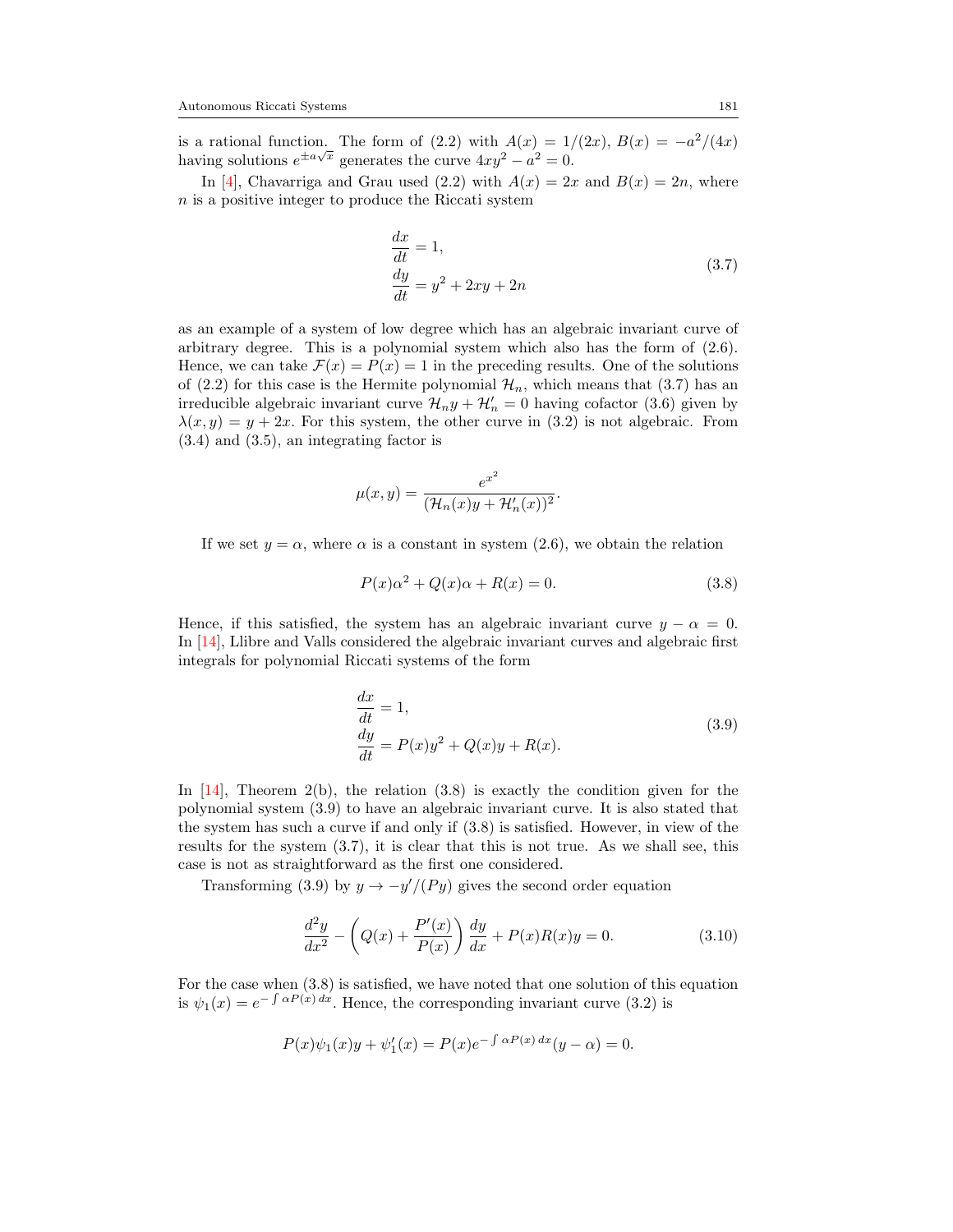If we determine the cofactor using the full form of this curve, we obtain

<span id="page-11-0"></span>
$$
\lambda(x,y) = \frac{\frac{\partial}{\partial x}(P(x)E(x)(y-\alpha)) + (P(x)y^2 + Q(x)y + R(x))\frac{\partial}{\partial y}(P(x)E(x)(y-\alpha))}{P(x)E(x)(y-\alpha)}
$$

$$
= \frac{E(x)[P'(x) + \alpha P^2(x) + (P(x)y - \alpha P(x) - Q(x))P(x)]}{P(x)E(x)}
$$

$$
= P(x)y + Q(x) + \frac{P'(x)}{P(x)}
$$
(3.11)

where  $E(x) = e^{-\int \alpha P(x) dx}$ . If we used the curve obtained by removing the common term  $P(x)$ , we would get  $\lambda = Py + Q$ , and if we used  $y - \alpha = 0$  as the invariant curve, we have  $\lambda = Py + Q + \alpha P$  which is the form for this case obtained in [\[14\]](#page-25-2).

For the general form  $(3.9)$  and the invariant curves  $(3.2)$ ,  $(3.11)$  is exactly the expression we would obtain for the cofactor. Clearly, in order to have a polynomial form for this, we must impose further conditions. The obvious one,  $P'(x) = 0$ , basically leads back to the previous case given by [\(3.6\)](#page-9-2). An example for which  $P'(x) \neq 0$  is given by

$$
\begin{aligned}\n\frac{dx}{dt} &= 1, \\
\frac{dy}{dt} &= (3x + 2n)y^2 + (x + 2)y + 1,\n\end{aligned}
$$

where  $n$  is an arbitrary parameter which we take to be a non-negative integer. Since the expression for  $\dot{y}$  has no factor  $y - \alpha$  where  $\alpha$  is a constant, the coefficient functions do not satisfy [\(3.8\)](#page-10-2). The system was developed from a form of [\(3.10\)](#page-10-3), which has solutions in terms of confluent hypergeometric functions. For these values of n, it will produce polynomial solutions multiplied by a simple exponential factor. For  $n = 1$ , the system has the irreducible algebraic invariant curve

<span id="page-11-1"></span>
$$
(x-5)(x4 - 12x3 + 42x2 - 40x - 9)y + x4 - 16x3 + 90x2 - 208x + 163 = 0.
$$
 (3.12)

For general values of n the degree of the curve is  $2n + 4$ , and in this regard, it is a result similar to that given by  $(3.7)$ . The solution of  $(3.10)$  that gives rise to  $(3.12)$ is  $\psi_1(x) = (x-5)(x^4 - 12x^3 + 42x^2 - 40x - 9)e^{3x}$ . Multiplying [\(3.12\)](#page-11-1) by  $e^{3x}$  gives the cofactor  $\lambda(x, y) = P(x)y + Q(x) = (3x+2)y + x+2$ . What we can further show and what this example has in common with the previous one from the case [\(3.8\)](#page-10-2) is that the expression for  $\psi'_1$  has a factor of P and this common factor P was removed from the expression [\(3.2\)](#page-8-0) of the invariant curve before the cofactor was determined. This is also true for several other cases we know of, so we believe that the solutions  $\psi_1, \psi_2$  must be such that their derivatives have a factor of P. Substituting  $y' = P\phi$ in [\(3.10\)](#page-10-3), we get the linear, second order equation

$$
R(x)\frac{d^2\phi}{dx^2} - (Q(x)R(x) + R'(x))\frac{d\phi}{dx} + (P(x)R^2(x) + Q(x)R'(x) - R(x)Q'(x)) \phi = 0
$$
\n(3.13)

<span id="page-11-2"></span>for the function  $\phi$ . Thus, we have  $\psi'_1 = P\phi_1$ ,  $\psi'_2 = P\phi_2$ , where  $\phi_1$ ,  $\phi_2$  are linearly independent solutions of [\(3.13\)](#page-11-2). This leads to the following result which we will establish later.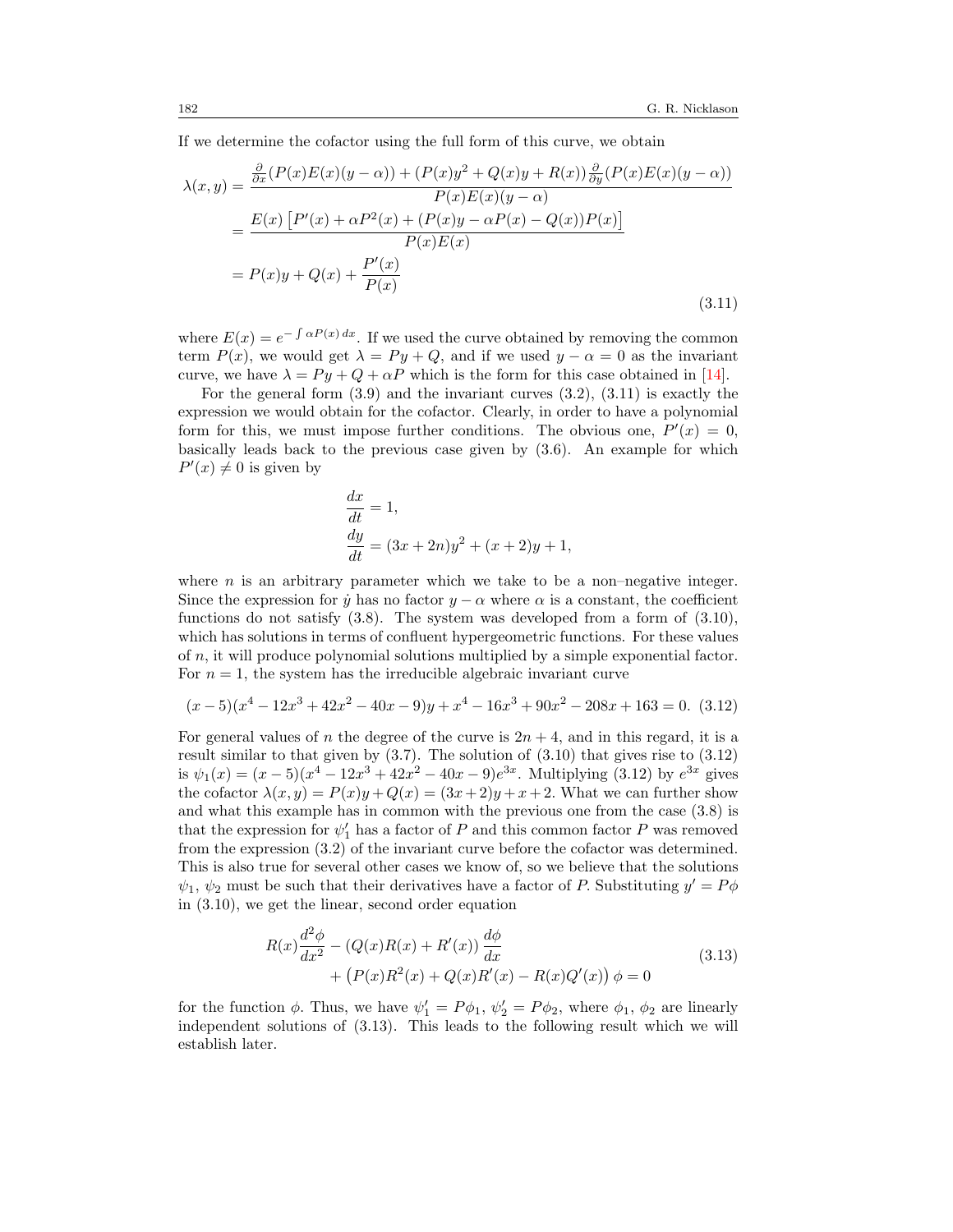<span id="page-12-0"></span>**Proposition 3.1.** A necessary and sufficient condition for the system [\(3.9\)](#page-10-0) to have the unique polynomial cofactor  $\lambda = Py + Q$  for its invariant curves is that  $\psi' = P\phi$ , where  $\psi$  and  $\phi$  are linearly independent solutions of [\(3.10\)](#page-10-3) and [\(3.13\)](#page-11-2) respectively. In this case, the invariant curves [\(3.2\)](#page-8-0) with  $\mathcal{F} = P$  are reduced to the form  $\psi y + \phi =$ 0.

Corollary 3.1. A necessary condition for the system [\(3.9\)](#page-10-0) to have an algebraic invariant curve is that it have an invariant curve  $\psi y + \phi = 0$  having cofactor  $\lambda = Py + Q$  where  $\psi' = P\phi$  with  $\psi$  and  $\phi$  being linearly independent solutions of [\(3.10\)](#page-10-3) and [\(3.13\)](#page-11-2) respectively.

<span id="page-12-1"></span>In this case, the general integrating factor [\(3.5\)](#page-9-0) with  $\mathcal{F} = P$  can be taken as

$$
\mu(x,y) = \frac{P(x)\mathcal{W}(\psi_1(x), \psi_2(x))}{(P(x)\psi(x)y + P(x)\phi(x))^2} \n= \frac{P(x)P(x)e^{\int Q(x)dx}}{(P(x)\psi(x)y + P(x)\phi(x))^2} = \frac{e^{\int Q(x)dx}}{(\psi(x)y + \phi(x))^2},
$$
\n(3.14)

so that  $P$  does not appear in the final result. For the cofactors defined by  $(3.6)$  and Proposition [3.1,](#page-12-0) we can show that if  $\psi$ ,  $\psi'$  have a common exponential factor  $e^{\mathcal{P}(x)}$ , where  $P$  is a polynomial and this is removed before the determination of the cofactor is carried out, then the system has the cofactor (cf.  $(3.11)$ )  $\lambda = Py + Q + P'$ . In the case of [\(3.6\)](#page-9-2), there are other possibilities. For example, if the solutions  $\psi_1, \psi_2$ are polynomials multiplied respectively by powers  $x^{\alpha}, x^{1-\alpha}$ , where  $\alpha$  is real. A sufficient condition for system [\(2.6\)](#page-4-1) to have two algebraic invariant curves is that equation [\(2.2\)](#page-3-1) should have two polynomial (rational) solutions. To accomplish this, let  $\psi_1, \psi_2$  be two arbitrary polynomials having non–constant Wronskian. Set P equal to this and define  $Q, R$  using  $(3.3)$ . In this case,  $(2.6)$  has a rational first integral.

For the purpose of finding algebraic invariant curves of [\(3.9\)](#page-10-0), equation [\(3.13\)](#page-11-2) is a better choice than [\(3.10\)](#page-10-3) because it has the necessary condition  $\psi' = P\phi$  implicit in it. Consequently, we need make no restrictions on  $P$ ,  $Q$ ,  $R$  beyond those necessary to obtain the desired result. Once these are determined, we can find the necessary solutions from [\(3.10\)](#page-10-3). One simple choice is to take the coefficient of  $\phi$  to be zero. Then, the equation is Liouvillian integrable, and has one constant solution  $\phi = \phi_0$ . Solving this implied differential equation, for Q gives

$$
Q(x) = \left(\int P(x) \, dx\right) R(x),
$$

where P, R are arbitrary polynomials. Then,  $\psi' = \phi_0 P$  and the algebraic invariant curve of [\(3.9\)](#page-10-0) is  $y \int P(x) dx + 1 = 0$ . Another choice is to take  $P(x) = Q(x) =$ x,  $R(x) = 1$  which gives the reducible invariant curve  $e^x((x-1)y+1) = 0$  for the resulting system. In view of the fact that these results are dependent upon the solutions of equations  $(3.10)$  and  $(3.13)$ , we feel it is unlikely that all the conditions for algebraic invariant curves of [\(3.9\)](#page-10-0) can ever be fully characterized. To give an idea of how difficult this might be, consider the transformation  $y \rightarrow ((1 +$  $pq(y + q)/(py + 1)$  where p, q are arbitrary polynomials, at least one of which is nonzero. This will transform the polynomial system [\(3.9\)](#page-10-0) to a new system having polynomial coefficients. If the coefficient functions of the first system satisfy [\(3.8\)](#page-10-2), then those of the new system do not unless both  $p$  and  $q$  are constant. If two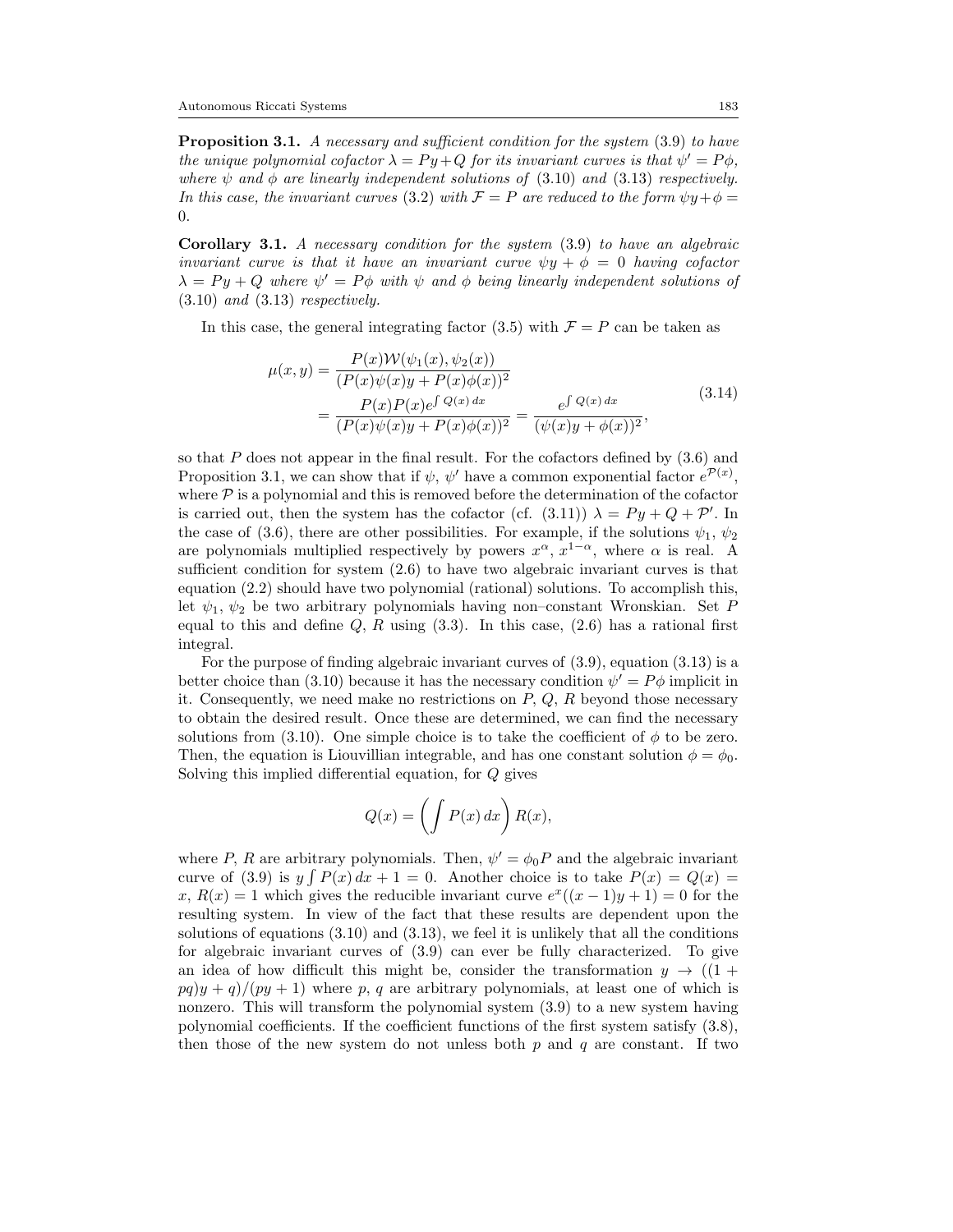transformations of this type, say  $T_1$  and  $T_2$ , are applied consecutively to [\(3.9\)](#page-10-0) and then in the opposite order, the results are not generally the same (unless  $T_1 = T_2$ ). That is  $T_2 \circ T_1 \neq T_1 \circ T_2$ . Hence, any finite sequence of N transformations of this type is capable of producing N! different results. If the original system has an algebraic invariant curve, all the transformed systems have one as well. To completely solve the problem of algebraic invariant curves for a polynomial system, it would be necessary to classify all Liouvillian solutions of either [\(3.10\)](#page-10-3) or [\(3.13\)](#page-11-2). The algorithm presented by Kovacic [\[13\]](#page-25-8) for determining if a linear, second order differential equation has Liouvillian solutions is effective if the form of the equation is known, but it is not clear if it can be readily adapted to the case where the equation contains arbitrary functions. For now we can say that the relation [\(3.8\)](#page-10-2) is sufficient for these to exist, but it is not necessary.

The solution of  $(2.2)$  or  $(3.10)$ , assuming one can be found, is either Liouvillian or non-Liouvillian. For if  $\psi_1$  is one solution, then a second independent solution for the case  $(2.2)$  (similarly for  $(3.10)$ ) is

$$
\psi_2(x) = \psi_1(x) \int \frac{e^{-\int A(x) dx}}{\psi_1^2(x)} dx,
$$

which is of the same type as  $\psi_1$ . Also, it is clear that in order for the forms [\(3.2\)](#page-8-0) to be algebraic, the solutions of  $(2.2)$  or  $(3.10)$  must be Liouvillian. The next result explains the comment made following equation [\(2.11\)](#page-5-2).

Proposition 3.2. If either of the systems [\(2.6\)](#page-4-1) or [\(3.9\)](#page-10-0) has a non-Liouvillian first integral or is not solvable, then the corresponding system does not have an algebraic invariant curve.

In [\[10\]](#page-25-9), Christopher and Llibre used a Riccati system to show that a system could have an algebraic invariant curve of arbitrary degree and which has no rational first integrals. The system is given by

$$
\begin{aligned}\n\frac{dx}{dt} &= x(1-x), \\
\frac{dy}{dt} &= y^2 + \left[ \left( a + b - 1 - \frac{2ab}{c} \right) x + 1 - c \right] y + \frac{ab}{c^2} (c - a)(c - b)x^2\n\end{aligned}
$$

where a is a non–positive integer,  $b \le a$  is a constant and c is taken to be an irrational constant in [\[10\]](#page-25-9), although this is not necessary for the general system. The basic form which describes this system can be written as  $\dot{x} = 1$ ,  $\dot{y} = (1/P)y^2 +$  $(Q/P)y+R/P$ . This is somewhat different than the previous two systems. However, we can still use the same ideas to obtain the invariant curves and integrating factor. The linear equation obtained from [\(2.5\)](#page-4-5) with  $\mathcal{G}(x) = 1/P(x) = 1/(x(1-x))$  has solutions  $\psi_1(x) = (2x+1)(x-1)^2$ ,  $\psi_2(x) = (x-1)^2[4x^2+2x-27-8(2x+1)\ln x]$ for the values  $a = -1$ ,  $b = -2$ ,  $c = 1$ . The Wronskian is  $8(x - 1)^7/x$  and the corresponding integrating factor [\(3.5\)](#page-9-0) with  $\mathcal{F}(x) = 1/(x(1-x))$  can be taken as

$$
\mu(x,y) = \frac{(x-1)^4}{(2xy+y-6x^2)^2}.
$$

This turns the form  $\mu[((1/P)y^2 + (Q/P)y + R/P) dx - dy] = 0$  exact. Therefore, writing  $(y^2 + Qy + R)(\mu/P) dx - P(\mu/P) dy = 0$  gives the integrating factor for the system as given and this agrees with the form given in [\[10\]](#page-25-9) for the assumed values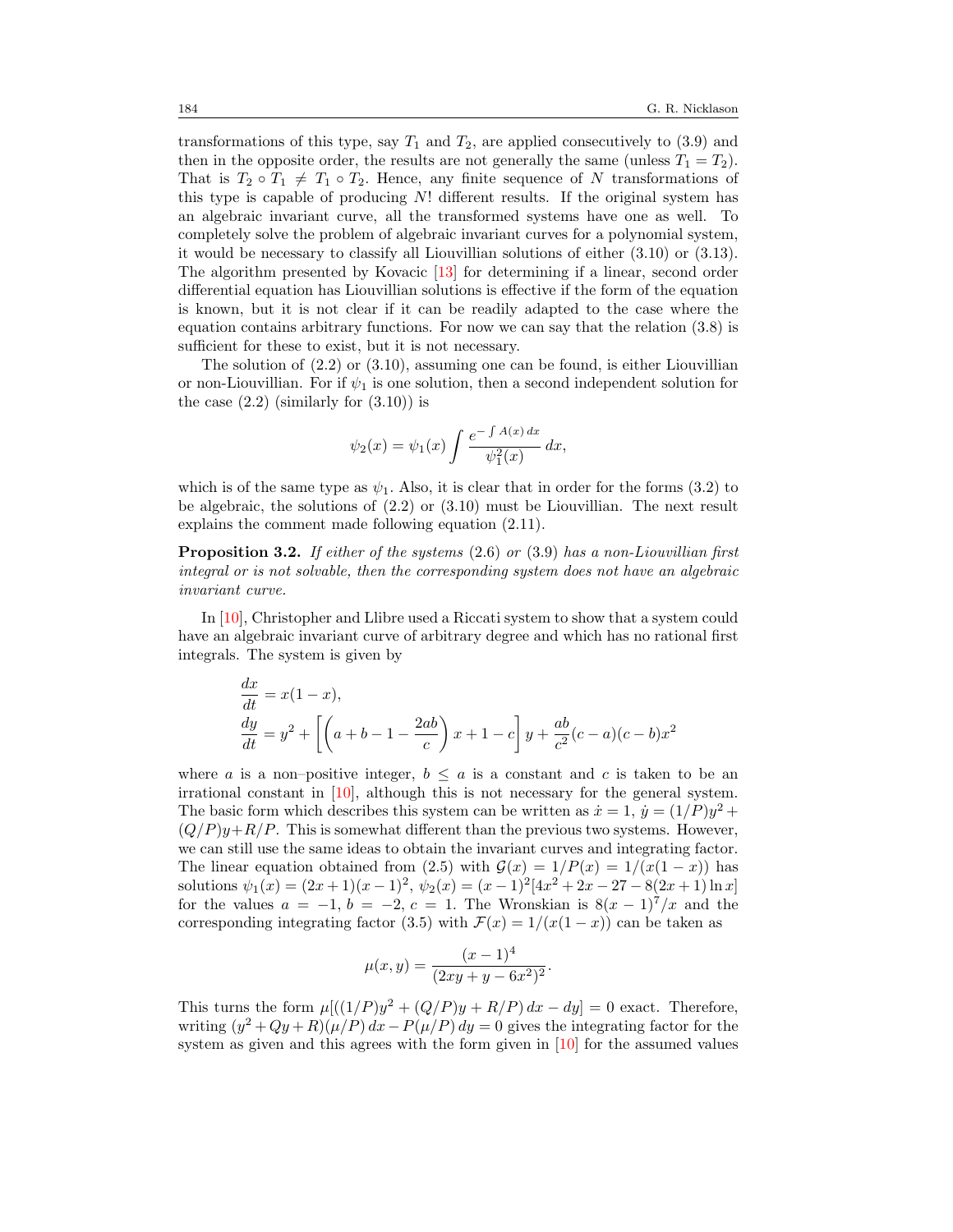of the parameters. In this case, we see the appearance of the algebraic invariant curves  $x = 0$  and  $x - 1 = 0$  in the integrating factor in spite of the fact that these types of curves were not specifically considered.

In the following and in Section 5 of the paper, we will obtain equations of the form

<span id="page-14-0"></span>
$$
\frac{dy}{dx} = y^2 - \frac{Q(x)}{P(x)}y,\tag{3.15}
$$

where  $P$ ,  $Q$  are polynomials. These will arise by reducing integrable systems to the given Bernoulli form. Since it can be considered as a reducible Riccati equation, it has particular solutions of the form  $(3.2)$ . One of the solutions is  $y = 0$ , and the second solution can be taken in the form  $y = -F'/F$ , where

<span id="page-14-1"></span>
$$
F(x) = \int \exp\left(-\int \left(\frac{Q(x)}{P(x)} dx\right)\right) dx.
$$
 (3.16)

Clearly, this solution need not be such that the form of invariant curve [\(3.2\)](#page-8-0) would be algebraic. For the homogeneous case we will consider in Section 5,  $P$ , and  $Q$  will be such that this solution will define an algebraic invariant curve which is obtained by reducing a corresponding curve from the original homogeneous system.

In [\[12\]](#page-25-6), Lemma 3.2, the authors consider the Lotka–Volterra system

$$
\frac{dx}{dt} = x(ax + by + x2 + 2xy + 4y2),
$$
  
\n
$$
\frac{dy}{dt} = y(ax + by + x2 + xy + 2y2),
$$

where  $a, b$  are real parameters. The purpose is to demonstrate a system having a non–algebraic invariant curve with a polynomial cofactor. The form [\(1.4\)](#page-1-0) for the system can be transformed to the Bernoulli form [\(3.15\)](#page-14-0) by the change of variables  $x = -(at + b)/(t + 2)v(t)$ ,  $y(x) = -(at + b)/(t(t + 2)v(t))$ . This equation has an invariant curve  $Fv + F' = 0$ , where  $F(t) = (b - 2a) \text{Ei}(t) - (at + 2b)e^{-t}/t$  is given by [\(3.16\)](#page-14-1) and  $\text{Ei}(t) = -\int_{-t}^{\infty} e^{-u}/u \, du$  is the exponential integral. Transforming it back to the original variables, we find that the given system has two invariant curves  $(2a - b) x \text{Ei}(x/y) e^{x/y} + (x + 2y)^2 + ax + 2by = 0$  and  $x + 2y = 0$  having cofactors  $\lambda_1(x, y) = ax + by + 2x^2 + 4xy + 4y^2$  and  $\lambda_2(x, y) = ax + by + x^2 + 2xy + 2y^2$  respectively. The results in [\[12\]](#page-25-6) for this system are a little unusual since parameters are introduced which are not present in the original system. The expression  $f = f_1 + f_2$  given in the lemma having the component functions

$$
f_1(x,y) = C_2 \left(\frac{y}{x}\right)^{\beta_1} \left(1 + \frac{2y}{x}\right)^{\beta_2 + 2} e^{\beta_3 x/y}
$$
  
 
$$
\times \left( (b - 2a) x e^{x/y} \text{Ei} \left( -\frac{x}{y} \right) + \frac{C_1}{C_2} x e^{x/y} + ax + 2by \right),
$$
  
\n
$$
f_2(x,y) = C_2 x^2 \left(\frac{y}{x}\right)^{\beta_1} \left(1 + \frac{2y}{x}\right)^{\beta_2 + 4} e^{\beta_3 x/y},
$$

where  $C_1$  and  $C_2 \neq 0$  are arbitrary constants and the  $\beta_k$ 's are real parameters (which must satisfy certain conditions) is such that each function defines an invariant curve of the system. Of these  $f_2$  has the polynomial cofactor  $\bar{\lambda}_2(x,y) = 2ax + 2by + \alpha_1x^2 +$  $\alpha_2 xy + \alpha_3 y^2$  where the  $\alpha_k$ 's are arbitrary real parameters. From the definition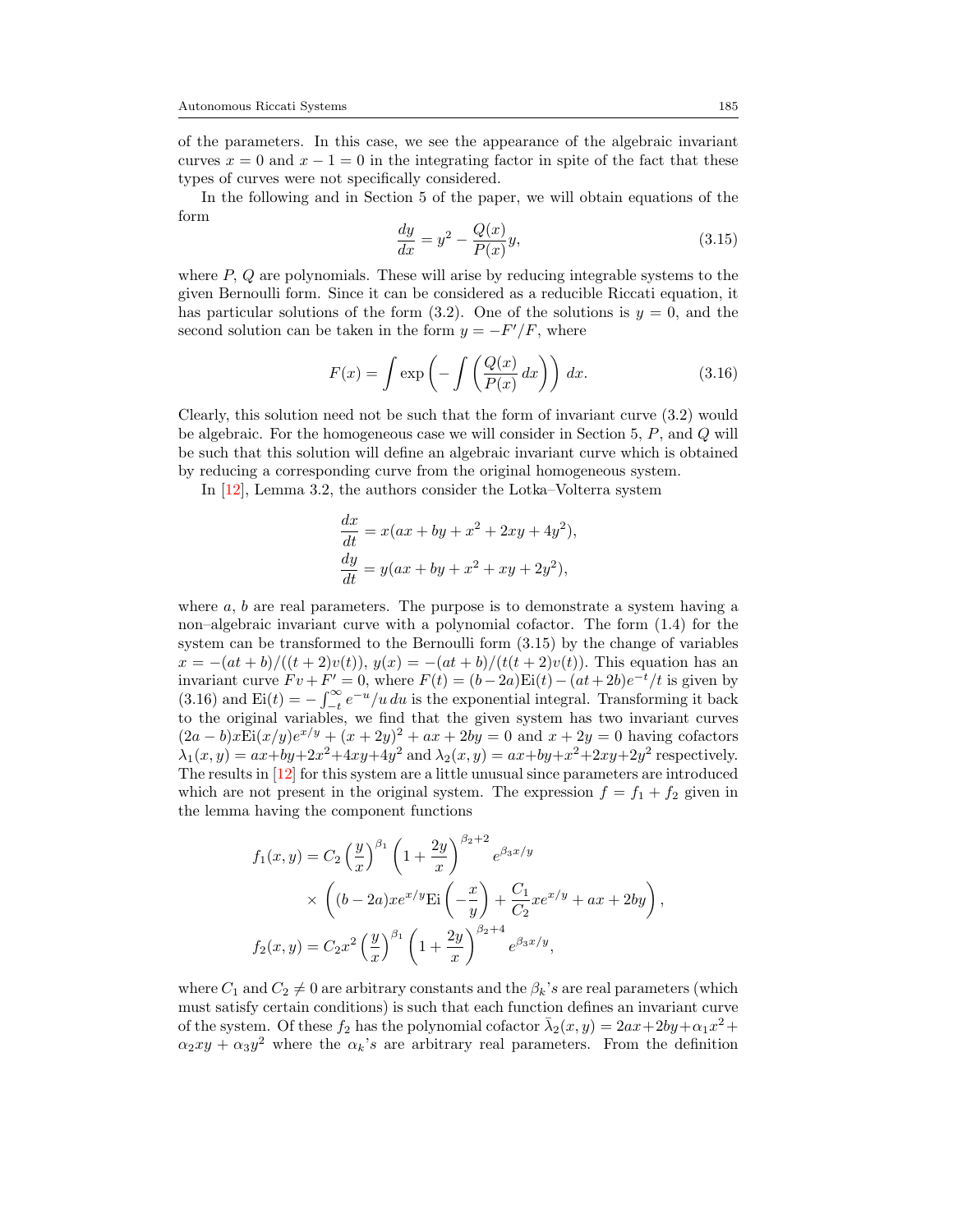of f and the linearity of  $(1.7)$ , it follows that the cofactors satisfy the relation  $\bar{\lambda}f = \bar{\lambda}(f_1 + f_2) = \bar{\lambda}_1 f_1 + \bar{\lambda}_2 f_2$ , where  $\bar{\lambda}$ ,  $\bar{\lambda}_1$  are the cofactors of f,  $f_1$ . That none of the cofactors are equal is easily verifiable. Hence, the relation can be written as either  $\bar{\lambda}_2 - \bar{\lambda} = (\bar{\lambda} - \bar{\lambda}_1)(f_1/f_2)$  or  $f_1/f_2 = -(\bar{\lambda} - \bar{\lambda}_2)/(\bar{\lambda} - \bar{\lambda}_1)$ . Since  $f_1/f_2$  is not a rational function, we have from the first one that if  $\bar{\lambda}$  is a polynomial then  $\bar{\lambda}_1$  cannot be and from the second if  $\bar{\lambda}_1$  is a polynomial then  $\bar{\lambda}$  cannot be. In fact, neither of them are polynomials. From what this writer can see, the only way to obtain a polynomial cofactor for f is to impose the conditions  $b = 2a, C_1 = 0$  which would remove the exponential integral term from the invariant curve  $f_1$ . This reduces  $f_1/f_2$  to a rational function, but even then  $\bar{\lambda}_1$  is not a polynomial.

The system given in [\[12\]](#page-25-6), Lemma 4.9, is of a similar nature. In this case, it is directly transformable to a Riccati equation which is solvable in terms of Bessel functions. The invariant curves given by [\(3.2\)](#page-8-0) can then be directly converted to the invariant curves of the given system, and the first integral is the ratio of these due to the direct relation with the solution [\(3.1\)](#page-8-1) of the Riccati equation. Although not of the same type as those discussed in the previous section, both this system and the previous one can be considered as inverse problems for the Riccati system. That is, systems having particular properties that are derivable from the basic Riccati form. Using the method described in [\[17\]](#page-25-1), the homogeneous system  $\dot{x} =$  $-y+xP(x, y), \dot{y} = x+yP(x, y)$  where P is a homogeneous polynomial of degree  $n-1$ for  $n \geq 2$ , discussed in [\[12\]](#page-25-6), Lemma 4.7, can be transformed to the form [\(3.15\)](#page-14-0) and the invariant curves determined form that. The system has two irreducible invariant curves  $x \pm iy = 0$  and another which is either algebraic or non-algebraic according as *n* is even, odd. The expression  $f(x,y) = (x^2 + y^2)^{n/2} \exp(K \arctan(y/x)) = 0$ , where  $K$  is an arbitrary constant mentioned in the statement of the lemma is an invariant curve of the system. It can be fully expressed in terms of powers of  $x \pm iy$ .

In the following, we establish the results of Proposition [3.1.](#page-12-0) First, assume that we can write  $\psi' = P\phi$  where  $\phi$  is a solution of [\(3.13\)](#page-11-2). Setting  $\mathcal{F} = P$  and removing the common factor of P, we take the expression for the invariant curve as  $\psi y + \phi = 0$ . With this we find that

$$
\lambda(x,y) = \frac{\psi'(x)y + \phi'(x) + (P(x)y^2 + Q(x)y + R(x))\psi(x)}{\psi(x)y + \phi(x)} \n= P(x)y + Q(x) + \frac{\psi'(x) - P(x)\phi(x)}{\psi(x)y + \phi(x)}y + \frac{\phi'(x) - Q(x)\phi(x) + R(x)\psi(x)}{\psi(x)y + \phi(x)}.
$$

which gives the cofactor  $\lambda = Py + Q$  when we set  $\phi = \psi'/P$  and use the fact that  $\psi$  is a solution of [\(3.10\)](#page-10-3). Now, suppose that the cofactor is  $\lambda = Py + Q$ . The basic form for an invariant curve is given by  $(3.2)$ , so we take the more general form  $\rho \psi y + \phi = 0$  where  $\rho$  and  $\phi$  are functions to be determined in order to deal with possible modifications of the coefficient functions. Substituting for  $\lambda$  and the invariant curve in  $(1.7)$  and collecting powers of y, we find that the coefficient of the  $y^2$  term is zero, and the vanishing of the other two is given by

$$
\rho(x)\frac{d\psi}{dx} + \psi(x)\frac{d\rho}{dx} - P(x)\phi(x) = 0,
$$
  

$$
\frac{d\phi}{dx} - Q(x)\phi(x) + R(x)\rho(x)\psi(x) = 0.
$$

Solving this system of equations for  $\phi$  and  $\rho$ , we find that  $\phi$  is a solution of [\(3.13\)](#page-11-2). Therefore, it satisfies  $\phi = \psi'/P$ . Substituting this in the second equation and using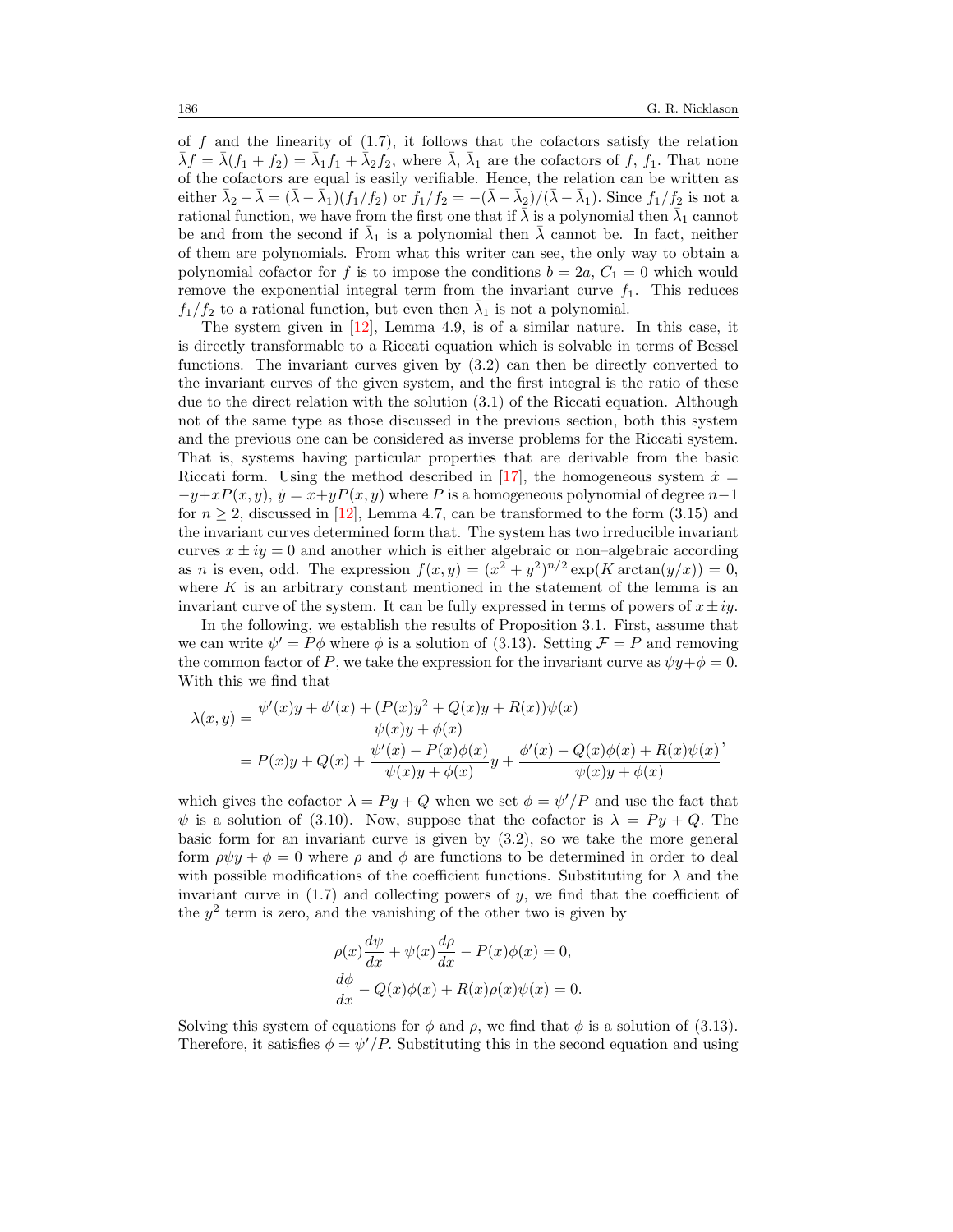the fact that  $\psi$  is a solution of [\(3.10\)](#page-10-3) reduces it to  $\rho(x) = 1$ . Hence, the invariant curve is  $\psi y + \phi = 0$  as before. It is straightforward to show that this cofactor as well as the one for [\(2.6\)](#page-4-1) is unique.

One question we might ask is: If a rational Riccati system is Liouvillian integrable, does it have an algebraic invariant curve? It seems that there should be a reasonable expectation that this is true. Any integrating factor for the system would have to depend on y, and also there would be one which is of Darboux type [\[23\]](#page-26-2). It would be necessary to establish that this particular integrating factor is dependent upon one or both of the invariant curves [\(3.2\)](#page-8-0). If this is true, then at least one of them must be reducible to an algebraic form. Basic integrating factors are given by [\(3.5\)](#page-9-0), but there are more general forms. For the system [\(3.9\)](#page-10-0) the characteristic equations for equation [\(1.6\)](#page-1-3) for an integrating factor can be written as

$$
\frac{dx}{1} = \frac{dy}{P(x)y^2 + Q(x)y + R(x)} = -\frac{d\mu}{(2P(x)y + Q(x))\mu(x, y)}.
$$

This system is fully and explicitly solvable. The solution for the Riccati equation  $\left(\frac{dy}{dx}\right)$  is given by [\(2.3\)](#page-4-4) and this can be used to eliminate y from the equation for  $d\mu/dx$ . Since any particular solution of a Riccati equation leads to a solvable equation, the equation has no singular solutions and every solution must be given by [\(3.1\)](#page-8-1). That is, it must be representable in terms of the invariant curves [\(3.2\)](#page-8-0). The resulting equation for  $d\mu/dx$  is a linear, first order equation which also has no singular solutions. Expressing Q, R in terms of  $\psi_1$ ,  $\psi_2$  in a manner similar to [\(3.3\)](#page-9-3), we find the solution can be given as

$$
\mu(x,y) = \frac{P(x)\mathcal{W}(\psi_1(x),\psi_2(x))}{(P(x)\psi_1(x)y + \psi'_1(x))^2} G\left(-\frac{P(x)\psi_2(x)y + \psi'_2(x)}{P(x)\psi_1(x)y + \psi'_1(x)}\right),
$$

where  $G = G(x)$  is an arbitrary and continuously differentiable function of one variable and  $W$  is the Wronskian. For this general form, any integrating factor must depend upon at least one of the invariant curves [\(3.2\)](#page-8-0). Since all the examples given for [\(3.9\)](#page-10-0) involve only a single algebraic invariant curve, we can take  $G(x) = 1$ or  $G(x) = 1/x^2$  in order to have an integrating factor with this form. For these choices they reduce to those given by [\(3.5\)](#page-9-0). A (possibly partially) reduced form for an integrating factor for the system [\(3.9\)](#page-10-0) is given by [\(3.14\)](#page-12-1). In order that it be of Darboux type, the invariant curve must be reducible to an algebraic expression. The same type of result is true for the system [\(2.6\)](#page-4-1).

Theorem 3.1. The systems [\(2.6\)](#page-4-1) and [\(3.9\)](#page-10-0) have a Liouvillian first integral if and only if they have an algebraic invariant curve.

This result is almost certainly true for any rational Riccati system, but to establish it would take us beyond the scope of the present work. Now, we formalize the results for the two Riccati systems considered in this section. While we have restricted the discussion to these systems, the concepts would seem extendable to more general systems such as those with rational coefficient functions. Furthermore, although the primary emphasis in this work is with real–valued systems, there would seem to be nothing in the preceding discussion which would indicate that the results would not be valid for complex systems as well.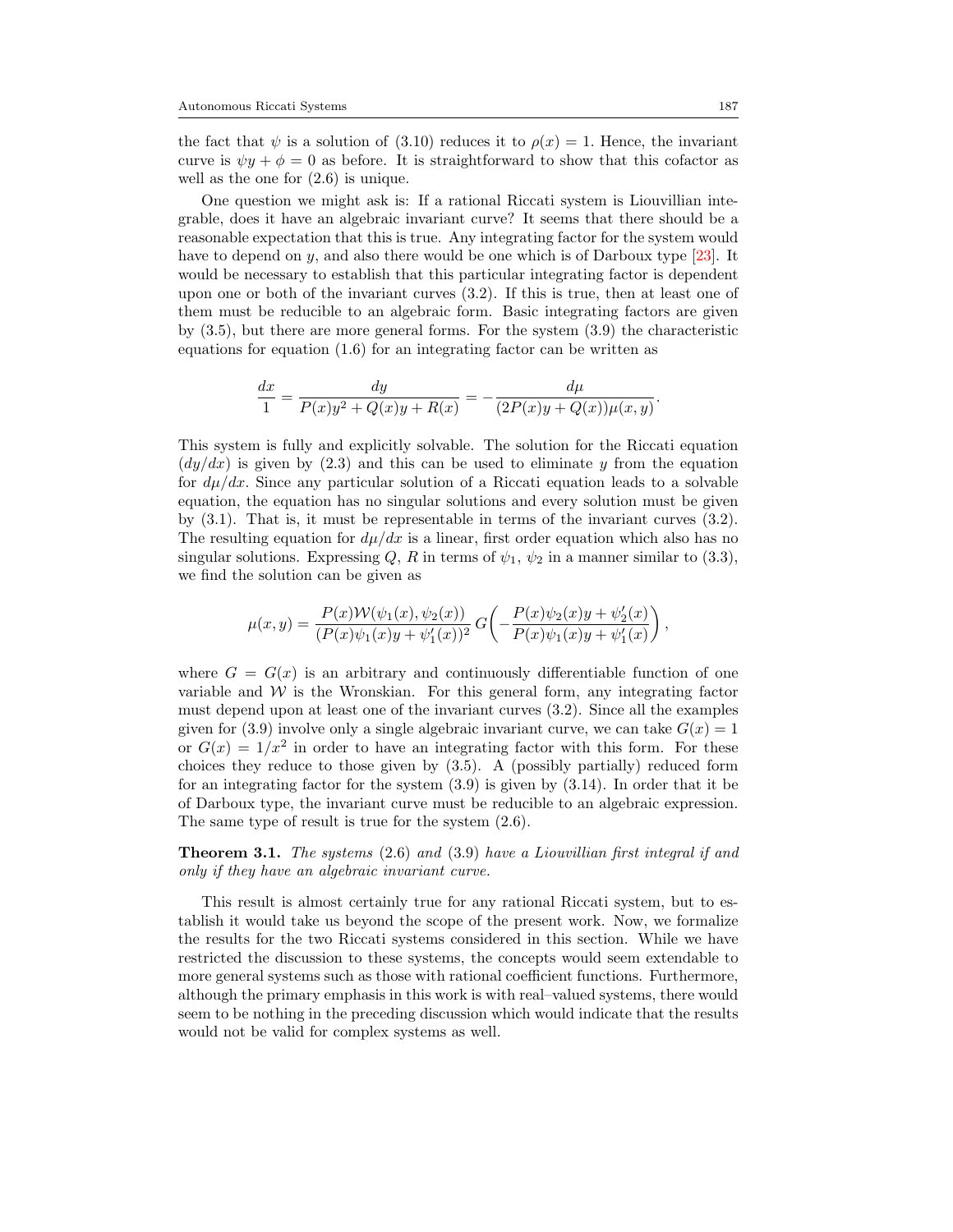#### Theorem 3.2. Let [\(3.9\)](#page-10-0)

$$
\frac{dx}{dt} = 1,\n \frac{dy}{dt} = P(x)y^2 + Q(x)y + R(x)
$$

and [\(2.6\)](#page-4-1)

$$
\frac{dx}{dt} = P(x),
$$
  
\n
$$
\frac{dy}{dt} = P(x)y^{2} + Q(x)y + R(x),
$$

where P, Q, R are polynomials with  $P(x) \neq 0$  be Riccati systems and let [\(3.10\)](#page-10-3)

$$
P(x)\frac{d^2y}{dx^2} - (P(x)Q(x) + P'(x))\frac{dy}{dx} + P^2(x)R(x)y = 0
$$

and [\(2.2\)](#page-3-1)

$$
P(x)\frac{d^2y}{dx^2} - Q(x)\frac{dy}{dx} + R(x)y = 0
$$

be the respective linear, second order differential equations obtained from the systems. Assume the latter two equations are solvable. If  $\psi_1$ ,  $\psi_2$  are linearly independent solutions of these equations, then the following statements hold for the Riccati sys-tems. For [\(3.9\)](#page-10-0) set  $\mathcal{F}(x) = \mathcal{G}(x) = P(x)$  and for [\(2.6\)](#page-4-1) set  $\mathcal{F}(x) = \mathcal{G}(x) = 1$  in the pertinent results.

1. The systems have two invariant curves given by [\(3.2\)](#page-8-0). A necessary and sufficient condition for one or both of these curves to be algebraic or be reducible to an algebraic form is that  $\psi_1, \psi_2$  be Liouvillian.

2. The unique cofactor for these curves is  $\lambda(x, y) = P(x)y + Q(x)$ . They are specific to the form of the invariant curves [\(3.2\)](#page-8-0). In the case of [\(3.9\)](#page-10-0) the solutions  $\psi_1, \psi_2$ must be such that their derivatives have a factor of  $P(x)$ . In the case of [\(2.6\)](#page-4-1), no non–constant common factor should be removed from the form of [\(3.2\)](#page-8-0), and in the case of  $(3.9)$ , only the common factor  $P(x)$  should be removed.

3. The Riccati differential equations derived from the systems have integrating factors given by one of the forms [\(3.5\)](#page-9-0).

4. The systems have no polynomial first integrals.

## 4. Aspects of the Abel differential equation

The transformations considered in the following section rely heavily on certain properties of Abel differential equations, so we will briefly review some of the pertinent ones. An Abel equation of the first kind has the form

<span id="page-17-0"></span>
$$
\frac{dy}{dx} = f_3(x)y^3 + f_2(x)y^2 + f_1(x)y + f_0(x)
$$
\n(4.1)

and an Abel equation of the second kind has the form

<span id="page-17-1"></span>
$$
\frac{dy}{dx} = \frac{f_3(x)y^3 + f_2(x)y^2 + f_1(x)y + f_0(x)}{g_1(x)y + g_0(x)}\tag{4.2}
$$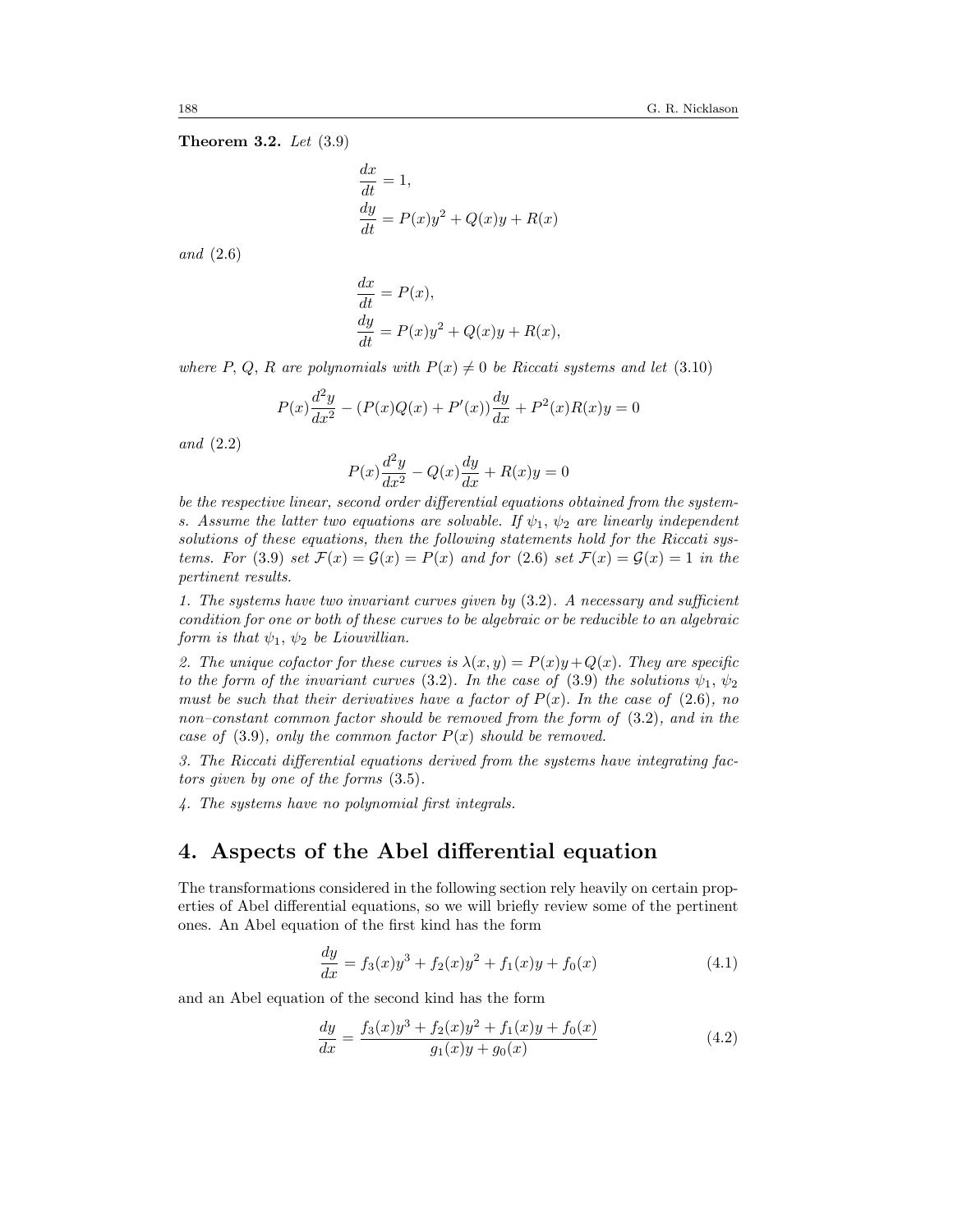where the coefficient functions are assumed to be suitably differentiable functions of x. We assume that the forms  $(4.1)$  and  $(4.2)$  are actual Abel equations and not some degenerate form (e.g.,  $f_3(x) = 0$  in [\(4.1\)](#page-17-0)). The form [\(4.2\)](#page-17-1) can always be transformed to an Abel equation of the first kind by the variable change

<span id="page-18-3"></span>
$$
y(x) = \frac{1}{g_1(x)u(x)} - \frac{g_0(x)}{g_1(x)}.
$$
\n(4.3)

For a general Abel equation of the first kind, it is possible to define recursively an infinite sequence of relative invariants by [\[6\]](#page-25-10)

<span id="page-18-0"></span>
$$
s_3(x) = f_0(x)f_3^2(x) + \frac{2}{27}f_2^3(x) + \frac{1}{3}(f_3(x)f_2'(x) - f_2(x)f_3'(x) - f_1(x)f_2(x)f_3(x))
$$
\n(4.4)

and

<span id="page-18-1"></span>
$$
s_{2k+1}(x) = f_3(x)s'_{2k-1}(x) + (2k-1)\left(\frac{1}{3}f_2^2(x) - f_3'(x) - f_1(x)f_3(x)\right)s_{2k-1}(x)
$$
(4.5)

for  $k \geq 2$ . The invariants of the second kind form  $(4.2)$  are defined as the invariants of the corresponding first kind form  $(4.1)$ . From  $(4.4)$  and  $(4.5)$ , a sequence of absolute invariants can be formed. The first of these is given by

<span id="page-18-4"></span>
$$
I_1(x) = \frac{s_5^3(x)}{s_3^5(x)}.\t(4.6)
$$

Two Abel equations of the first kind are said to belong to the same equivalence *class* (see  $[6]$ ), if there exists a transformation of the form

$$
x = F(t),
$$
  
y(x) = P<sub>1</sub>(t)u(t) + Q<sub>1</sub>(t) (4.7)

<span id="page-18-2"></span>such that  $F'(t)P_1(t) \neq 0$  which transforms one of the equations into the other. The existence of the function  $F$  is the necessary and sufficient condition (see [\[6\]](#page-25-10) and references therein) for the transformation [\(4.7\)](#page-18-2) to exist. Once it is known, the determination of  $P_1, Q_1$  is straightforward. Hence, if an equation belonging to a particular class is solvable, then every equation in the class can be solved. Suppose two Abel equations  $(4.1)$  having independent variables x and t respectively belong to the same equivalence class. Let  $I_1(x)$  and  $J_1(t)$  be the first absolute invariants of the two equations. Then, it follows that

$$
\tilde{I}_1(t) = I_1(x)|_{x = F(t)} = J_1(t).
$$

Although the general process  $[6]$  for determining F is somewhat more involved (particularly when parameters are present), for our purposes, it is sufficient to obtain an expression for it simply by factoring the difference  $I_1(x) - J_1(t)$ . Observe that this technique can only be used with equations whose invariants are non–constant.

The general Abel equation of the second kind

<span id="page-18-5"></span>
$$
\frac{dy}{dx} = \frac{(a_3x + b_3)y^3 + (a_2x + b_2)y^2 + (a_1x + b_1)y + a_0x + b_0}{(c_3x^3 + c_2x^2 + c_1x + c_0)y + d_3x^3 + d_2x^2 + d_1x + d_0}
$$
(4.8)

is a sixteen parameter equation which has the property that if we interchange the roles of x and y we obtain a new Abel equation having a similar form, but which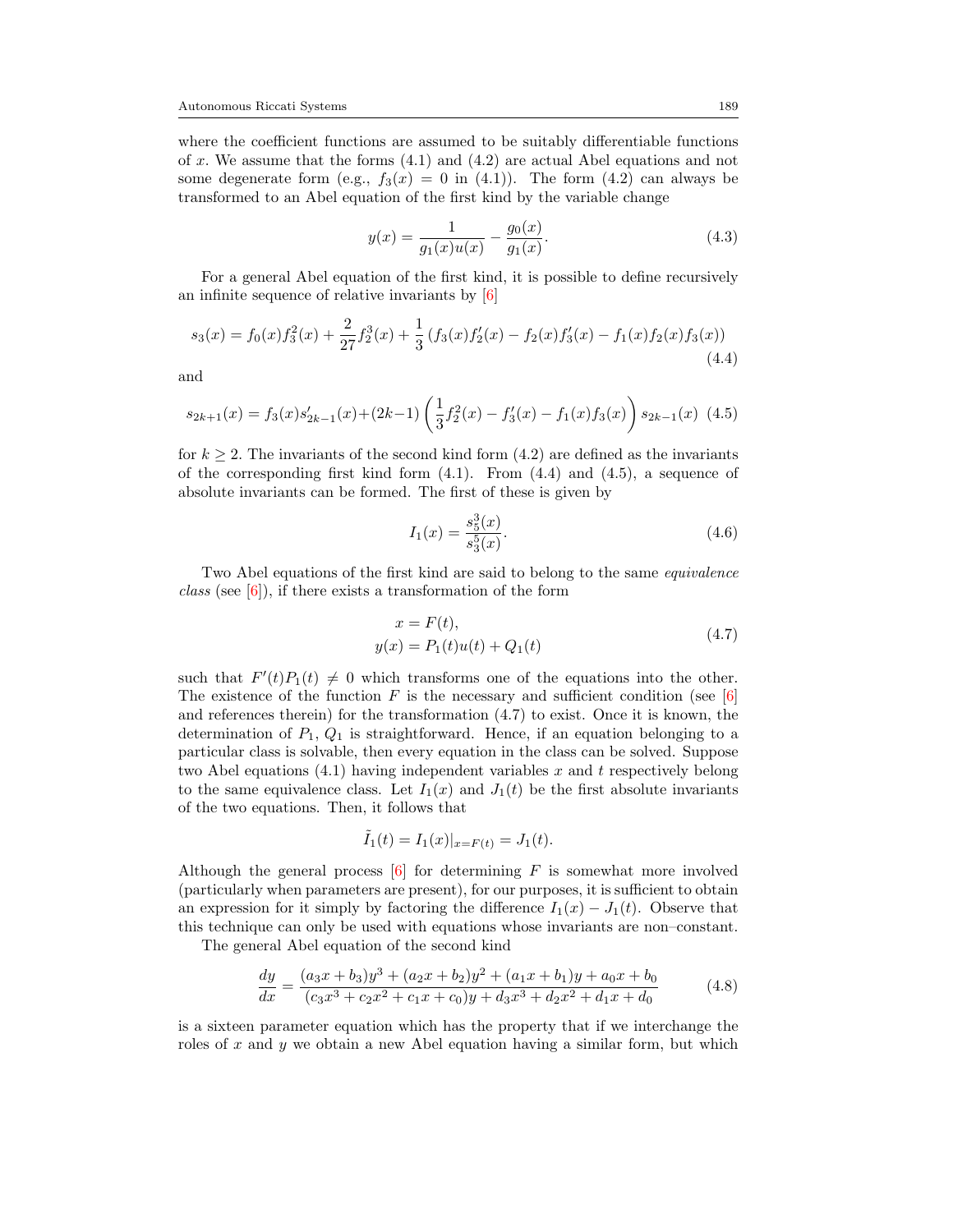(usually) defines a different equivalence class. In the terminology of [\[7\]](#page-25-11), it is of type AIA (Abel, Inverse–Abel). Obviously, if one of these equations is solvable, so is the other. However, while this is true, it is not necessarily so in CAS such as Maple, because both of these independent cases must be coded separately. The AIA class is a useful way of determining new, solvable classes of Abel equations from existing ones and in Section 6 we shall give an example of this. Currently, any solvable equivalence class of Abel equations is known to have a representative which has AIA form and this is believed to be true in general.

The structure inherent in the Abel equation is a useful tool for developing the transformations which will bring one form into another equivalent form. There is also a correspondence between certain Abel and Riccati equations that we can use to facilitate this process. The Abel equation of the second kind

<span id="page-19-1"></span>
$$
\frac{dy}{dx} = \frac{a_3 y^3 + a_2 y^2 + a_1 y + a_0}{(b_2 x^2 + b_1 x + b_0)y + c_2 x^2 + c_1 x + c_0} \tag{4.9}
$$

where  $a_3, a_2, \ldots, c_0$  are parameters is said to be of type AIR (see [\[7\]](#page-25-11)) which stands for Abel–Inverse Riccati. It is so named because it becomes a Riccati differential equation when the roles of  $x$  and  $y$  are reversed. This form is responsible for the appearance of special functions in the solutions of certain Abel equations. In order for [\(2.4\)](#page-4-0) to generate this type of equation, the degrees of the polynomials  $P, Q, R$  cannot exceed one. This clearly limits the types of functions that can satisfy both the Abel and Riccati forms. However, there are some possibilities. The Airy functions which are combinations of Bessel functions of orders  $\pm 1/3$  are solutions of the equation  $y'' - xy = 0$  and do satisfy this condition. Other possibilities would include the Hermite equation, the Laguerre equation, the confluent hypergeometric equation and certain Bessel type equations. AIR is a distinct subclass of AIA.

In [\[5\]](#page-25-12), equation (21), Cheb–Terrab considers the AIR equation

<span id="page-19-0"></span>
$$
\frac{d\eta}{d\xi} = \frac{1}{(\xi^2 + s_1\xi + (s_1^2 - 4)/4)\eta + 2\tau\xi - 2\sigma + s_1\tau}
$$
(4.10)

where  $s_1$ ,  $\tau$ ,  $\sigma$  are parameters as one which occurs in the solution of a Heun type equation. The parameter  $s_1$  can be removed from [\(4.10\)](#page-19-0) by means of a rather lengthy variable transformation (see  $[5]$ , equation  $(28)$ ). One of the author's interests is to separate out the Liouvillian solutions from the non–Liouvillian forms of the Heun functions obtained from the corresponding linear, second order differential equation. This is done by the calculation of symmetries and results in the general condition  $\sigma^2 = \tau^2$  for the existence of a Liouvillian solution. In this case, we can do this much more directly, if we assume that condition [\(3.8\)](#page-10-2) holds. Transforming [\(4.10\)](#page-19-0) to a Riccati eqution, we obtain the polynomial form

$$
\frac{dy}{dx} = xy^2 + (s_1x + 2\tau)y + \frac{1}{4}(s_1^2 - 4)x - 2\sigma + s_1\tau.
$$

Applying [\(3.8\)](#page-10-2) to the coefficient functions of this equation, we obtain the relations  $\sigma = \pm \tau$ ,  $s_1 = 2(A \pm 1)$  where corresponding signs are taken. For these the Riccati equation has the form

$$
\frac{dy}{dx} = (y+A)((y+A)x \pm 2x + 2\tau)
$$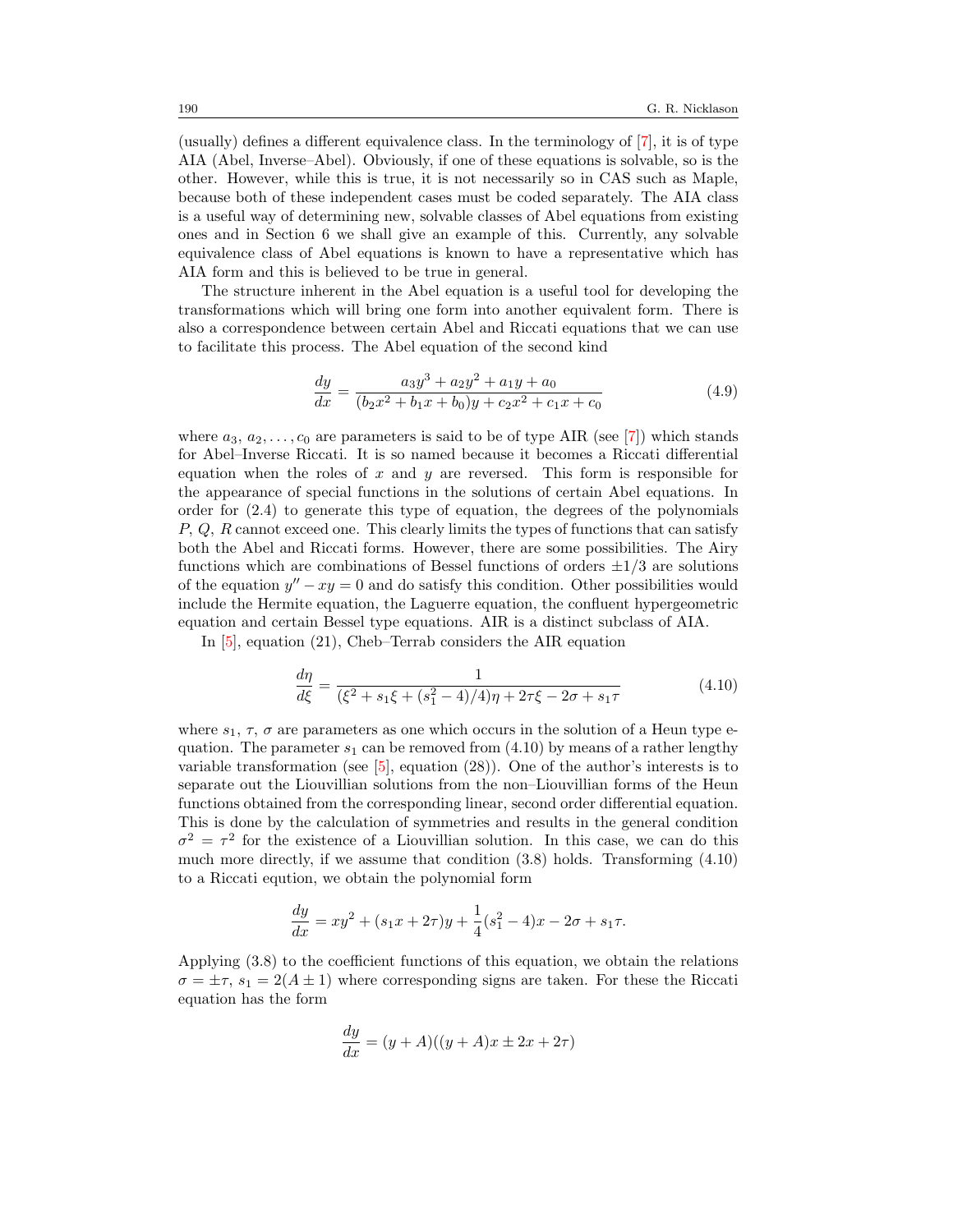and letting  $y \to y - A$  in this produces the corresponding Bernoulli equation. This equation is independent of A (or, equivalently,  $s_1$  in [\(4.10\)](#page-19-0)) and the original basic condition  $\sigma^2 = \tau^2$  is recovered. The Liouvillian forms of the other Heun equations discussed there can be obtained in a similar manner.

# 5. Reduction of a cubic system and a homogeneous system to Riccati form

In [\[19\]](#page-25-13), the author gave the system

$$
\frac{dx}{dt} = -y - Ax^2 - xy - Ax^3,\n\frac{dy}{dt} = x + x^2 + (2A - 1)xy - \frac{2}{3}y^2 + 2A(1 - 5A)x^3 + \frac{1}{3}(2A - 1)x^2y
$$

from the work of Cherkas and Romanovski [\[8\]](#page-25-14), where A is an arbitrary parameter. The form [\(1.4\)](#page-1-0) for this system which is of Abel type does not seem to be generally integrable. However, for the specific values  $A = 0$ ,  $1/4$  it is solvable in terms of Airy functions. For these values, the resulting equations are

<span id="page-20-0"></span>
$$
\frac{dy}{dx} = -\frac{x + x^2 - xy - \frac{2}{3}y^2 - \frac{1}{3}x^2y}{(x+1)y}
$$
(5.1)

and

<span id="page-20-1"></span>
$$
\frac{dy}{dx} = -4\frac{x+x^2 - \frac{1}{2}xy - \frac{2}{3}y^2 - \frac{1}{8}x^3 - \frac{1}{6}x^2y}{(x+1)(4y+x^2)}
$$
(5.2)

respectively. We will obtain the complete mapping of [\(5.1\)](#page-20-0) to the Airy form of the Riccati equation [\(2.4\)](#page-4-0). At the end of the section, we will present two, more general cubic systems of which [\(5.1\)](#page-20-0) and [\(5.2\)](#page-20-1) are particular members.

Setting  $P(x) = 1, Q(x) = 0, R(x) = -x$  in [\(2.4\)](#page-4-0) from the Airy differential equation  $y'' - xy = 0$ , we obtain the Riccati equation which can be written as

<span id="page-20-4"></span>
$$
\frac{du}{dt} = u^2 - t.\tag{5.3}
$$

This equation belongs to AIR [\(4.9\)](#page-19-1), so its inverse is of Abel type. Converting it to an Abel equation and transforming that to a first kind form using [\(4.3\)](#page-18-3) gives

<span id="page-20-2"></span>
$$
\frac{du}{dt} = u^3 - 2tu^2\tag{5.4}
$$

where, for now, we have retained t and u as the variables. Also converting  $(5.1)$  to first kind form using [\(4.3\)](#page-18-3), we have

<span id="page-20-3"></span>
$$
\frac{dy}{dx} = 9x(x+1)^2y^3 - x(x+3)y^2 - \frac{5}{3}\frac{1}{x+1}y
$$
\n(5.5)

where we continue to use x and y as the variables. Both of the equations  $(5.4)$  and [\(5.5\)](#page-20-3) belong to the same equivalence class, so there exists a transformation [\(4.7\)](#page-18-2) which will convert one of the equations into the other. In this case, we will have  $Q_1(t) = 0$  since the function  $f_0$  is absent in each equation and this fact will allow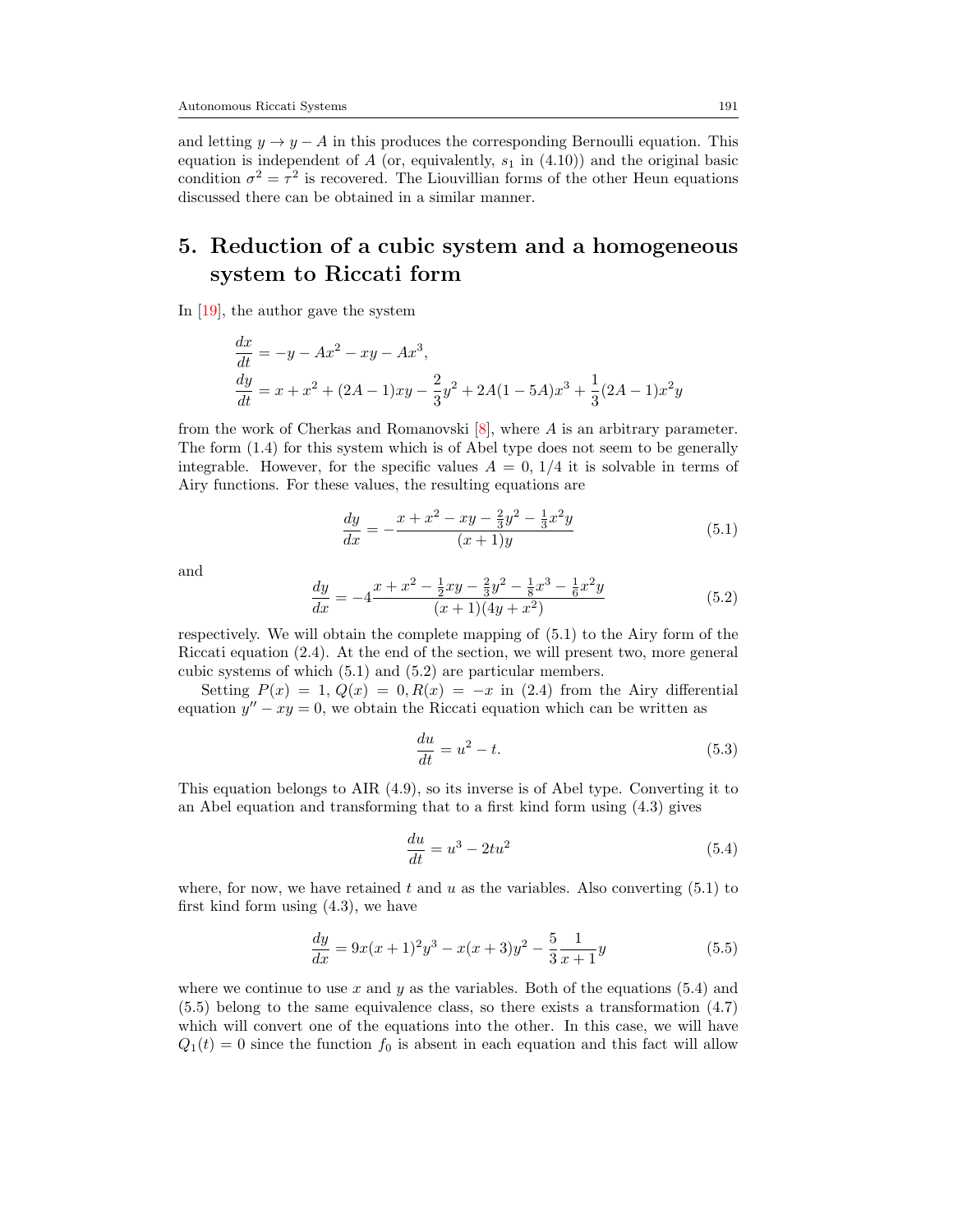for a significant simplification in the calculations. As we observed, the form for  $F$ can be obtained by considering the first absolute invariants. Using [\(4.6\)](#page-18-4), this is given by

<span id="page-21-0"></span>
$$
I_1(t) = 11664 \frac{t^6 (8t^3 + 15)^3}{(8t^3 + 9)^5}.
$$
\n(5.6)

for  $(5.4)$  and for  $(5.5)$  by

$$
J_1(x) = \frac{729}{4} \frac{(x+3)^6 (x^3+9x^2+72x+72)^3}{(x^3+9x^2+54x+54)^5}.
$$

Factoring the difference  $I_1(t) - J_1(x)$ , we obtain the expression

$$
24(x+1)t^3 - (x+3)^3 = 0.
$$

Solving this for t will provide the form of F necessary to convert  $(5.4)$  to  $(5.5)$  and solving the cubic in  $x$  will give the form to carry out the conversion in the opposite order. Clearly, a solution for  $t$  is much the simpler of the two choices. We obtain

$$
t = F(x) = \frac{\sqrt[3]{9}}{6} \frac{x+3}{(x+1)^{1/3}}.
$$

With this, we can now easily determine  $P_1$  and complete the transformation of  $(5.4)$ to [\(5.5\)](#page-20-3). We do not give the details of all the intermediate steps, but simply give the complete transformation of  $(5.3)$  to  $(5.1)$ . It is the composition of 4 separate transformations, and has the form

$$
t = \frac{\sqrt[3]{3}}{12} \frac{(x+3)^2}{(x+1)^{2/3}} - \frac{\sqrt[3]{3}}{3} \frac{1}{(x+1)^{2/3}} y(x),
$$
  

$$
u(t) = \frac{\sqrt[3]{9}}{6} \frac{x+3}{(x+1)^{1/3}}.
$$

Converting  $(5.1)$  to  $(5.3)$ , we can invert this to give

$$
x = 2\sqrt[3]{3}\alpha u(t) - 3,
$$
  

$$
y(x) = \sqrt[3]{9}\alpha^2(u^2(t) - t),
$$

where  $\alpha$  is a root of the cubic equation  $X^3 - 2\sqrt[3]{3}u(t)X + 2 = 0$ . Both of these transformations can be easily extended to include the transformation to or from the Airy form of the system [\(2.6\)](#page-4-1). In this case, we would have the rather unusual situation of the complete transformation of a homogeneous system of centre–focus of type to a cubic system of the same type.

Within the framework of Abel differential equations [\(5.1\)](#page-20-0) and [\(5.2\)](#page-20-1) represent the same equation, so there exists a transformation which will convert one of the equations to the other. Since they have the same first absolute invariant  $I_1$ , there is no need for a change in the independent variable, and we find that the simple form  $y(x) = u(x) + x^2/4$  will convert [\(5.1\)](#page-20-0) to [\(5.2\)](#page-20-1). Now, we present the two systems mentioned earlier, both of which are solvable in terms of Airy functions. We do not give the development of these systems, although some of the ideas will be described in the next section. Equation [\(5.1\)](#page-20-0) is a member of the first system with  $a_1 = 1, b_1 = -1$  and [\(5.2\)](#page-20-1) is a member of the second system with  $a_2 = 1, b_2 = -1/2$ .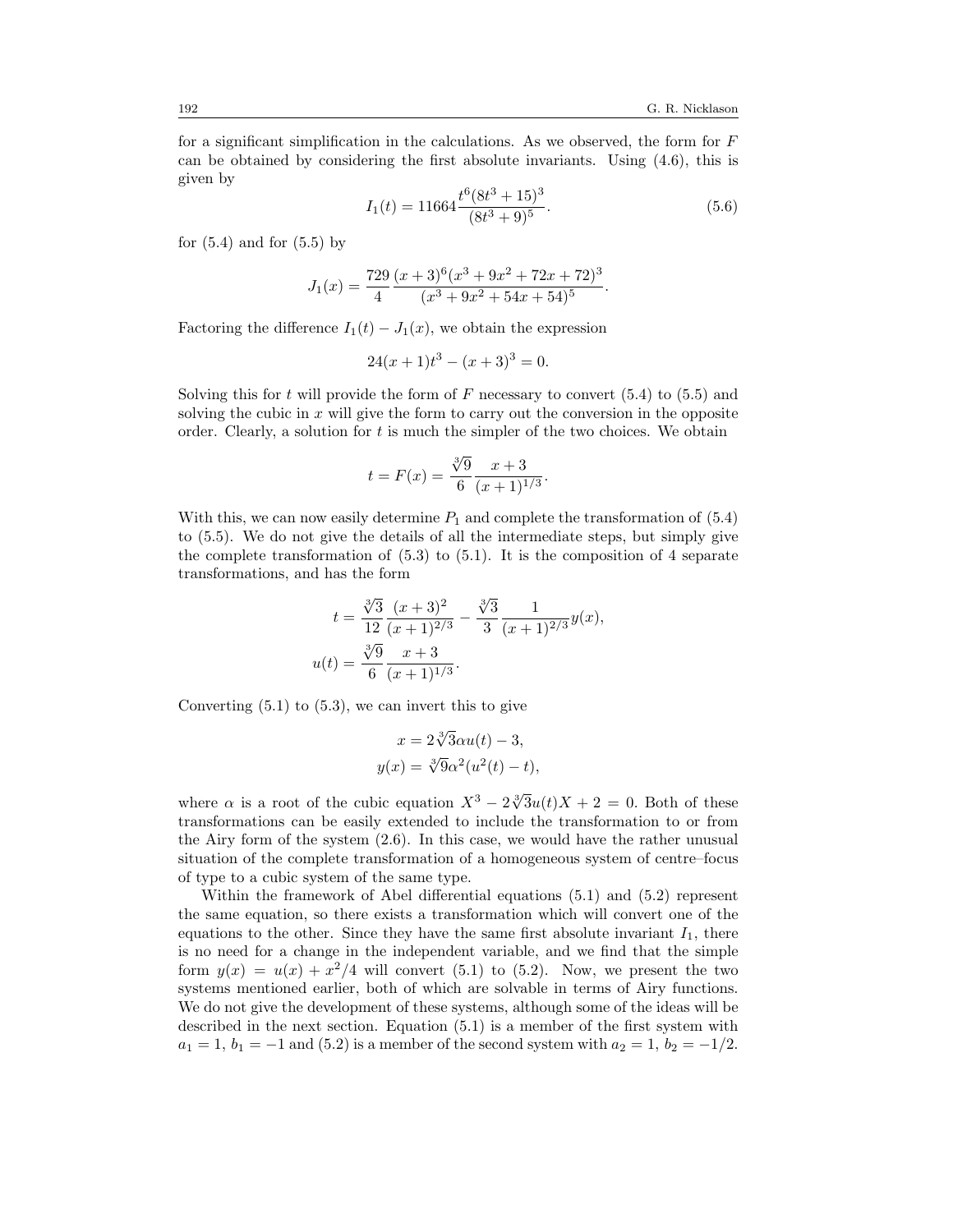<span id="page-22-3"></span>**Theorem 5.1.** Each of the following systems is solvable in terms of Airy functions and defines a centre at the critical point at the origin.

$$
\begin{aligned}\n\frac{dx}{dt} &= -y - a_1 xy, \\
\frac{dy}{dt} &= x + a_1 x^2 + b_1 xy - \frac{2}{3} a_1 y^2 + \frac{1}{3} a_1 b_1 x^2 y\n\end{aligned}
$$

or

$$
\begin{aligned}\n\frac{dx}{dt} &= -y + \frac{1}{2}b_2x^2 - a_2xy + \frac{1}{2}a_2b_2x^3, \\
\frac{dy}{dt} &= x + a_2x^2 + b_2xy - \frac{2}{3}a_2y^2 - \frac{1}{2}b_2^2x^3 + \frac{1}{3}a_2b_2x^2y,\n\end{aligned}
$$

where  $a_1, b_1, a_2, b_2$  are arbitrary, non-zero parameters.

Since both systems produce Abel differential equations which can be reduced to the form [\(5.3\)](#page-20-4) in a manner similar to the one that has just been described, they belong to the same equivalence class. Hence, as with the case of [\(5.1\)](#page-20-0) and [\(5.2\)](#page-20-1), there exists a transformation which will convert one of the equations to the other. Factoring the first absolute invariants as was done previously, we obtain the expression

$$
\begin{aligned} &\left[4a_1^2a_2^2b_2^2(a_2t+9)t^2+27(4a_1^2b_2^2-a_2^2b_1^2)(a_2t+1)\right](a_1x+1)\\ &-a_1^2a_2^2b_1^2x^2(a_1x+9)(a_2t+1)=0. \end{aligned}
$$

Solving this for x will give the form  $x = F(t)$  that will allow conversion of the form  $(1.4)$  of the first system to that of the second system in which  $(x, y)$  is replaced by  $(t, u)$ .

Next, we give a reduction to a Bernoulli form for an integrable homogeneous system  $(1.2)$ . In [\[17\]](#page-25-1), equation  $(25)$ , the author gave the system

$$
p(x,y) = (n-2)x^{n-2}y^2 - x^n,
$$
  
\n
$$
q(x,y) = -n(n-2)x^{n-3}y^3 + (3n-2)x^{n-1}y
$$
\n(5.7)

<span id="page-22-0"></span>having integrating factor

<span id="page-22-1"></span>
$$
\mu(x,y) = (1+2(n-1)x^{n-2}y + 2(n-1)x^{2n-2})^{-(2n-1)/(n-1)}
$$
(5.8)

where  $n \geq 2$  is an integer. It is a particular case of the general systems given in [\[18\]](#page-25-15). For the purpose of simplifying the transformation equations we have interchanged the roles of x and y in the result given in  $[17]$ . The equation [\(1.4\)](#page-1-0) for the system [\(5.7\)](#page-22-0) is first converted to an Abel differential equation [\[17\]](#page-25-1), and then transformed to its final form. Through this sequence of transformations, [\(5.7\)](#page-22-0) is converted to the Bernoulli form

<span id="page-22-2"></span>
$$
\frac{dy}{dx} = y^2 - \frac{(n-1)x - n + 3}{(x+2)(nx+5n-5)}y.
$$
\n(5.9)

This equation has exactly the form of [\(3.15\)](#page-14-0) with  $P(x) = (x+2)(nx+5n-5)$ and  $Q(x) = (n-1)x - n + 3$ . From the integrating factor [\(5.8\)](#page-22-1) of the original system [\(5.7\)](#page-22-0), we see that the system has the algebraic invariant curve  $1 + 2(n 1)x^{n-2}y + 2(n-1)x^{2n-2} = 0$ . Transforming this in accordance with each of the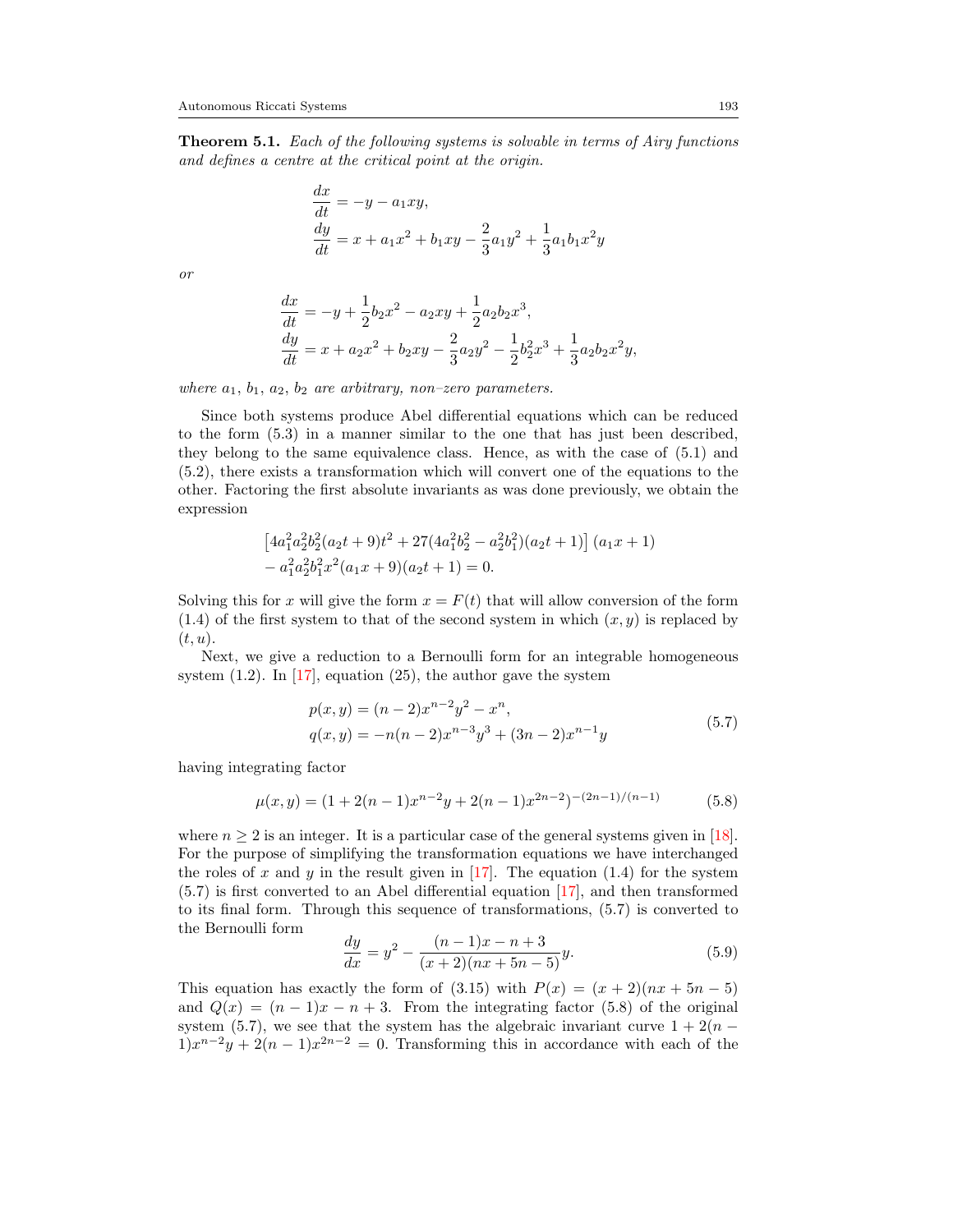transformations used to produce [\(5.9\)](#page-22-2), we obtain, after simplification, the expression  $(nx + 5n - x - 7)(nx + 5n - 5)y + (n - 1)(x + 2) = 0$ . This is exactly the algebraic invariant curve  $Fy + F' = 0$  of [\(3.15\)](#page-14-0) where F is given by [\(3.16\)](#page-14-1). Although we do not present them, there are other integrable homogeneous systems found in the literature that can be reduced in a similar fashion. The non–symmetric and non–integrable systems given in [\[16\]](#page-25-16) can also be reduced to symmetric polynomial systems, although these are not of Riccati type.

At present, the most generally solvable class of Abel differential equations other than Bernoulli  $(s_3(x) = 0)$  and constant invariant equations  $(I'_1(x) = 0)$  is the socalled AIR three parameter case. In this, the Abel equation can be reduced to an AIR equation which depends upon at most three independent parameters. Hence, if the equation depends upon four or more parameters and that number cannot be reduced by redefining them or by variable transformations (cf. [\(4.10\)](#page-19-0)), then it is generally not solvable. It may be possible to impose certain restrictions on the parameters which would reduce the equation to a simpler, integrable case. Since all homogeneous systems can be transformed to an Abel equation [\[17\]](#page-25-1), this condition will limit the types of systems which would be integrable. For example, symmetric and homogeneous systems of degree greater than three are generally not solvable because they would depend upon  $n+1$  parameters. Similarly, the systems described in [\[16\]](#page-25-16) depend upon  $\lfloor n/2+1 \rfloor$  parameters where  $\lfloor \dots \rfloor$  is the greatest integer function.

### 6. Partial proof of Theorem [5.1](#page-22-3)

In Theorem [5.1,](#page-22-3) we gave two cubic systems that are solvable in terms of Airy functions. For this to be true, there must exist transformations which will convert a cubic system of Abel type to an Airy type Abel equation such as [\(5.4\)](#page-20-2). The most general Abel type cubic system of centre–focus type can be written as

$$
\begin{aligned}\n\frac{dx}{dt} &= -y - a_0 x^2 - a_1 xy - a_2 x^3 - a_3 x^2 y, \\
\frac{dy}{dt} &= x + b_0 x^2 + b_1 xy + b_2 y^2 + b_3 x^3 + b_4 x^2 y + b_5 xy^2 + b_6 y^3.\n\end{aligned}
$$
(6.1)

<span id="page-23-0"></span>To match this with  $(5.4)$ , we must first convert the form  $(1.4)$  of  $(6.1)$  to a first kind form using  $(4.3)$ . This results in an Abel equation  $(4.1)$  in which the coefficient functions are rational. In this, we take  $b_6 = 0$ , since this condition is required, and it also greatly simplifies the transformed equation. For this choice of  $b_6$ , the function  $f_0$  in [\(4.1\)](#page-17-0) is zero. Therefore, the lowest power of u corresponds to the function  $f_1$  which is given by

<span id="page-23-2"></span>
$$
f_1(x) = \frac{(b_5 - 2a_3)x + b_2 - a_1}{a_3x^2 + a_1x + 1}.
$$
\n(6.2)

The functions  $f_2$ ,  $f_3$  are much less simple so we don't give them. We need to show that we can transform [\(5.4\)](#page-20-2) in such a manner that we can match the form of the coefficient functions  $f_1$ ,  $f_2$ ,  $f_3$  with those of the transformed equation. From [\(5.6\)](#page-21-0), we see that the first absolute invariant  $I_1$  of [\(5.4\)](#page-20-2) is a function of  $t^3$ . From this, we obtain the variable transformation  $t = \xi^{1/3}$ ,  $u(t) = 3\xi^{1/3}\eta(\xi)$ , which converts [\(5.4\)](#page-20-2) to the equation

<span id="page-23-1"></span>
$$
\frac{d\eta}{d\xi} = 3\eta^3 - 2\eta^2 - \frac{1}{3\xi}\eta = \frac{9\xi\eta^3 - 6\xi\eta^2 - \eta}{3\xi}.
$$
\n(6.3)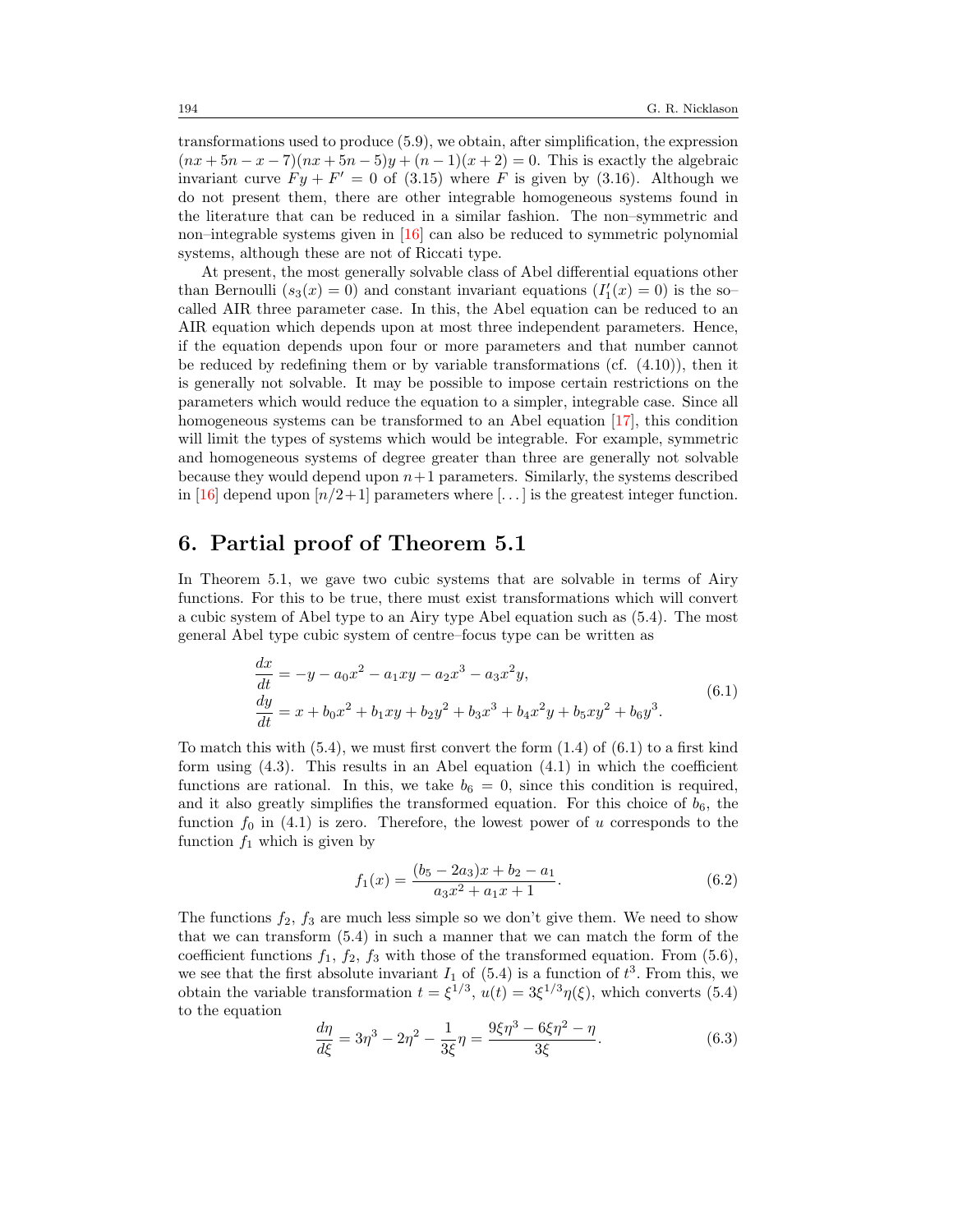This equation is of interest for a couple of reasons. Further, transforming it by [\(4.7\)](#page-18-2) with  $\xi = F(x)$ ,  $\eta(\xi) = P_1(x)u(x)$ ,  $(Q_1(x) = 0)$ , we obtain a form of the most general Abel equation of the first kind that can be obtained from [\(5.4\)](#page-20-2). Carrying this out, we get

<span id="page-24-2"></span>
$$
\frac{du}{dx} = 3F'(x)P_1^2(x)u^3 - 2F'(x)P_1(x)u^2 - \left(\frac{1}{3}\frac{F'(x)}{F(x)} + \frac{P'_1(x)}{P_1(x)}\right)u.
$$
 (6.4)

If it is possible to match this with the transformed form of the cubic system, there must exist functions  $F$ ,  $P_1$  for which this is true. Comparing [\(6.4\)](#page-24-2) with the rational coefficient functions  $f_1$ ,  $f_2$ ,  $f_3$  obtained by transforming [\(6.1\)](#page-23-0), we can see that  $F$ ,  $P_1$ , if they exist, must be rational. This explains one of the reasons why it is preferable to use [\(6.3\)](#page-23-1) rather than [\(5.4\)](#page-20-2). Since  $\frac{(3F'P_1^2)}{(-2F'P_1)} = -\frac{(3P_1)}{2} = \frac{f_3}{f_2}$ ,  $P_1$  is rational, and for similar reasons, so is  $F'$ . Then, from the expression for  $f_1$ , we get that F is also rational. From  $(6.2)$  and  $(6.4)$ , we have

$$
\frac{F'(x)}{F(x)} + 3\frac{P_1'(x)}{P_1(x)} = 3\frac{(2a_3 - b_5)x + a_1 - b_2}{a_3x^2 + a_1x + 1},
$$

which gives upon integration

$$
\ln(F(x)P_1^3(x)) = 3 \int \frac{(2a_3 - b_5)x + a_1 - b_2}{a_3x^2 + a_1x + 1} dx + \ln A,
$$

where A is a constant. Since the integral must produce the logarithm of a rational function, this places some restrictions on the coefficients which appear. We are forced to take  $a_3 = b_5 = 0$ , which then means that  $3(a_1 - b_2)/a_1$  must be an integer. The precise value for this and the value of A are determined later. The remainder of the matching process for  $f_2$ ,  $f_3$  is both lengthy and uninformative. Therefore, we do not give it. Completing this and redefining the parameters give the results stated in Theorem [5.1.](#page-22-3)

The second reason why equation  $(6.3)$  is useful is that it has AIA form  $(4.8)$ . It is solved (in Maple), but not its inverse equation

$$
\frac{dy}{dx} = \frac{3y}{3(3x-2)x^2y-x}.
$$

The AIA nature of this equation is obvious, but if we obtained the equation in the first kind form (with minor changes to [\(4.3\)](#page-18-3))

$$
\frac{dy}{dx} = -3xy^3 + \frac{15x + 8}{3x + 2}y^2 - \frac{9x + 4}{x(3x + 2)}y,
$$

and this relationship is not evident. The last equation might serve as a representative for this solvable class of Abel equations.

### <span id="page-24-0"></span>References

- <span id="page-24-1"></span>[1] J. Chavarriga, A class of integrable polynomial vector fields, Applicationes Mathematicae, 1995, 23(3), 339–350.
- [2] J. Chavarriga and J. Giné, *Integrability of a linear center perturbed by a fifth* degree homogeneous polynomial, Publicacions Matemàtiques, 1997, 41, 335– 356.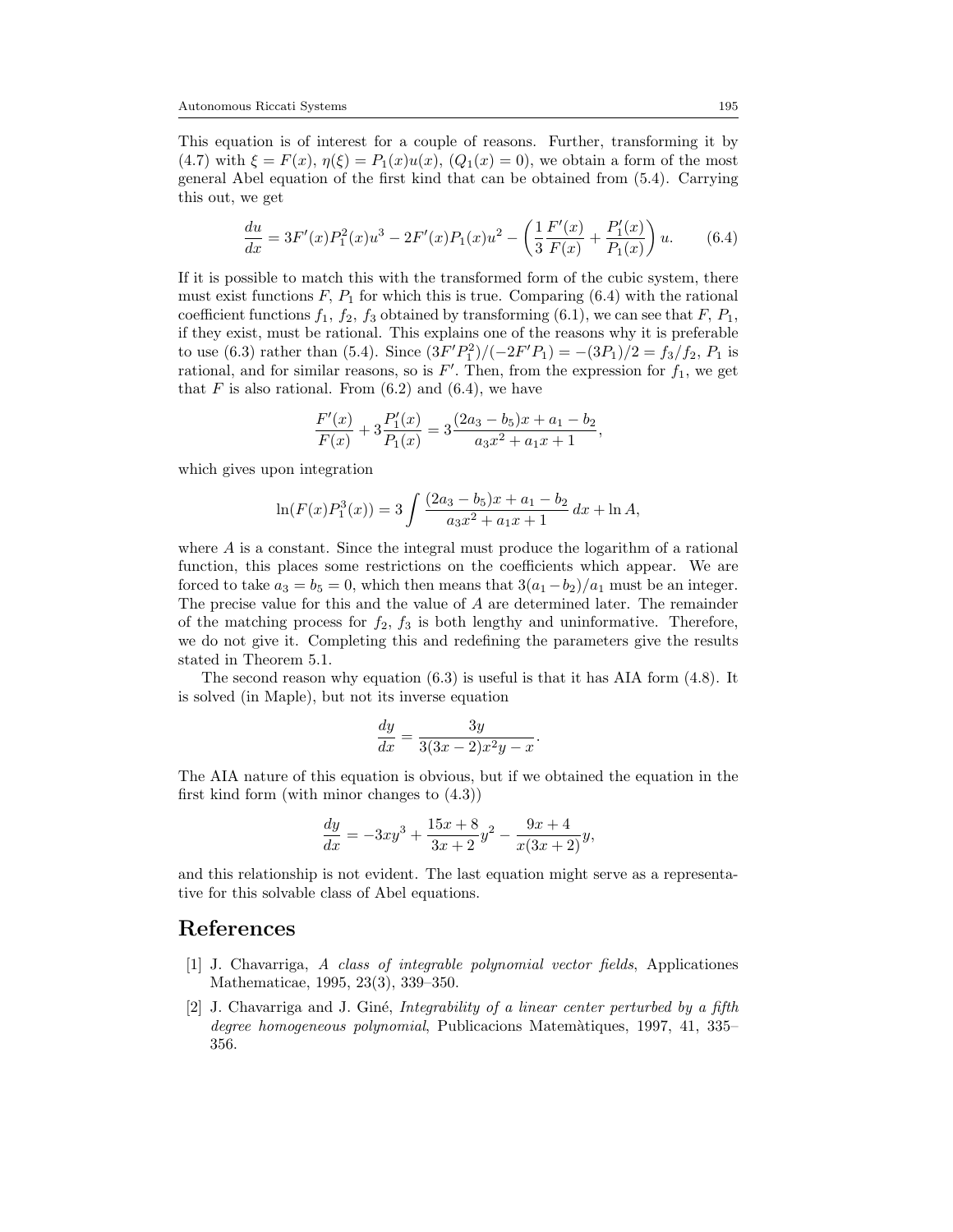- <span id="page-25-0"></span>[3] J. Chavarriga, J. Gin´e and M. Grau, Integrable systems via polynomial inverse  $integrating factors, Bulletin des Sciences Mathématiques, 2002, 126(4), 315–$ 331.
- <span id="page-25-7"></span>[4] J. Chavarriga and M. Grau, A family of non–Darboux–integrable quadratic polynomial differential systems with algebraic solutions of arbitrarily high degree, Applied Mathematics Letters, 2003, 16(6), 833–837.
- <span id="page-25-12"></span>[5] E. S. Cheb–Terrab, Solutions for the general, confluent and biconfluent Heun equations and their connection with Abel equations, Journal of Physics A: Mathematical and General, 2004, 37(42), 9923–9949.
- <span id="page-25-10"></span>[6] E. S. Cheb–Terrab and A. D. Roche, Abel ODEs: Equivalence and integrable classes, Computer Physics Communications, 2000, 130, 204–231.
- <span id="page-25-11"></span>[7] E. S. Cheb–Terrab and A. D. Roche, An Abel ordinary differential equation class generalizing known integrable classes, European Journal of Applied Mathematics, 2003, 14, 217–229.
- <span id="page-25-14"></span>[8] L. A. Cherkas and V. G. Romanovski, The center conditions for a Liénard system, Computers & Mathematics with Applications,  $2006, 52(3-4), 363-374$ .
- <span id="page-25-5"></span>[9] C. Christopher and J. Llibre, Algebraic aspects of integrability for polynomial systems, Qualitative Theory of Dynamical Systems, 1999, 1, 71–95.
- <span id="page-25-9"></span>[10] C. Christopher and J. Llibre, A family of quadratic polynomial differential systems with invariant algebraic curves of arbitrarily high degree without rational first integrals, Proceedings of the American Mathematical Society, 2002, 130(7), 2025–2030.
- <span id="page-25-3"></span>[11] A. Erdélyi, F. Oberhettinger, W. Magnus and F. Tricomi, *Higher Transcen*dental Functions (Volume 3), McGraw Hill, New York, 1953.
- <span id="page-25-6"></span>[12] I. A. García and J. Giné, Non-algebraic invariant curves for polynomial planar vector fields, Discrete and Continuous Dynamical Systems. Series A., 2004, 10(3), 755–768.
- <span id="page-25-8"></span>[13] J. J. Kovacic, An algorithm for solving second order linear homogeneous differential equations, Journal of Symbolic Computation, 1986, 2(1), 3–43.
- <span id="page-25-2"></span>[14] J. Llibre and C. Valls, Algebraic invariant curves and algebraic first integrals of Riccati polynomial differential systems, Proceedings of the American Mathematical Society, 2014, 142(10), 3533–3543.
- <span id="page-25-4"></span>[15] N. G. Lloyd and J. M. Pearson, Symmetry in planar dynamical systems, Journal of Symbolic Computation, 2002, 33(3), 357–366.
- <span id="page-25-16"></span>[16] G. R. Nicklason,  $A$  general class of centers for the Poincaré problem, Journal of Mathematical Analysis and Applications, 2009, 358(1), 75–80.
- <span id="page-25-1"></span>[17] G. R. Nicklason, *Center conditions and integrable forms for the Poincaré prob*lem, Journal of Mathematical Analysis and Applications, 2014, 411(1), 442– 452.
- <span id="page-25-15"></span>[18] G. R. Nicklason, Two General Centre Producing Systems for the Poincaré Problem, Journal of Applied Analysis and Computation, 2015, 5(3), 284–300.
- <span id="page-25-13"></span>[19] G. R. Nicklason, An Abel type cubic system, Electronic Journal of Differential Equations, 2015, 189, 1–17.